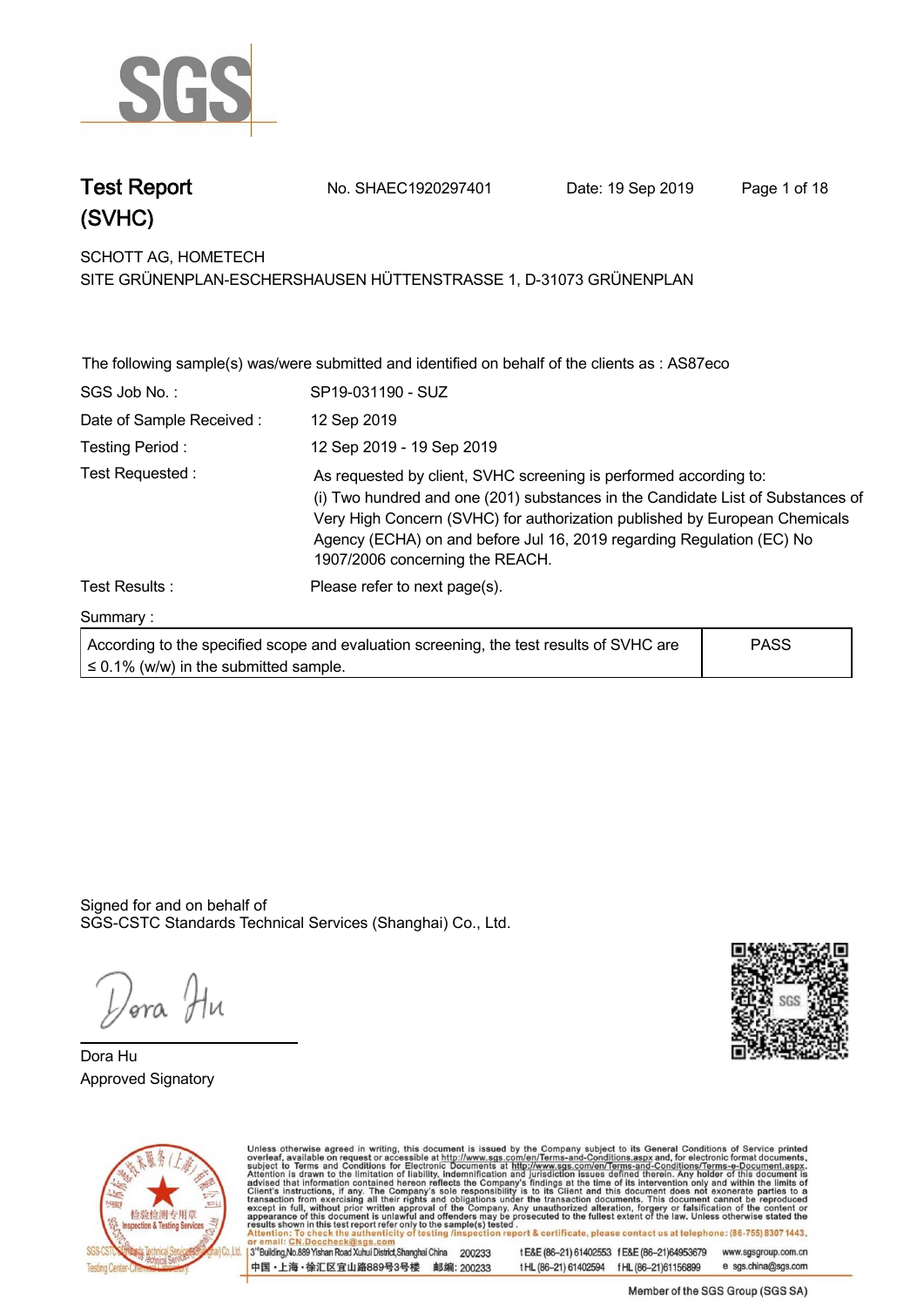

**Test Report. No. SHAEC1920297401 Date: 19 Sep 2019. Page 2 of 18.**

#### **Remark :.**

 **1. The chemical analysis of specified SVHC is performed by means of currently available analytical techniques against the following SVHC related documents published by ECHA: http://echa.europa.eu/web/guest/candidate-list-table** 

 **These lists are under evaluation by ECHA and may subject to change in the future.** 

 **2. REACH obligation:** 

 **2.1 Concerning article(s):** 

#### **Communication:**

 **Article 33 of Regulation (EC) No 1907/2006 requires supplier of an article containing a substance meeting the criteria in Article 57 and identified in accordance with Article 59(1) in a concentration above 0.1% weight by weight (w/w) shall provide the recipient of the article with sufficient information, available to the supplier, to allow safe use of the article including, as a minimum, the name of that substance in the Candidate List.** 

#### **Notification:**

 **In accordance with Regulation (EC) No 1907/2006, any EU producer or importer of articles shall notify ECHA, in accordance with paragraph 4 of Article 7, if a substance meets the criteria in Article 57 and is identified in accordance with Article 59(1) of the Regulation, if (a) the substance in the Candidate List is present in those articles in quantities totaling over one tonne per producer or importer per year; and (b) the substance in the Candidate List is present in those articles above a concentration of 0.1% weight by weight (w/w).** 

 **SGS adopts the ruling of the Court of Justice of the European Union on the definition of an article under REACH unless indicated otherwise. Detail explanation is available at the following link:** 

 **http://www.sgs.com/-/media/global/documents/technical-documents/technical-bulletins/sgs-crs position-statement-on-svhc-in-articles-a4-en-16-06.pdf?la=en** 

#### **2.2 Concerning material(s):**

 **Test results in this report are based on the tested sample. This report refers to testing result of tested sample submitted as homogenous material(s). In case such material is being used to compose an article, the results indicated in this report may not represent SVHC concentration in such article. If this report refers to testing result of composite material group by equal weight proportion, the material in each composite test group may come from more than one article.** 

 **If the sample is a substance or mixture, and it directly exports to EU, client has the obligation to comply with the supply chain communication obligation under Article 31 of Regulation (EC) No. 1907/2006 and the conditions of Authorization of substance of very high concern included in the Annex XIV of the Regulation (EC) No. 1907/2006.** 

#### **2.3 Concerning substance and preparation:**

 **If a SVHC is found over 0.1% (w/w) and/or the specific concentration limit which is set in Regulation (EC) No 1272/2008 and its amendments, client is suggested to prepare a Safety** 



Unless otherwise agreed in writing, this document is issued by the Company subject to its General Conditions of Service printed<br>overleaf, available on request or accessible at http://www.sgs.com/en/Terms-and-Conditions.asp ion report & certificate, please contact us at telephone: (86-755) 8307 1443, t E&E (86-21) 61402553 f E&E (86-21)64953679 www.sgsgroup.com.cn

13<sup>rd</sup> Building, No.889 Yishan Road Xuhui District, Shanghai China 200233 中国·上海·徐汇区宜山路889号3号楼 邮编: 200233

tHL (86-21) 61402594 fHL (86-21) 61156899 e sgs.china@sgs.com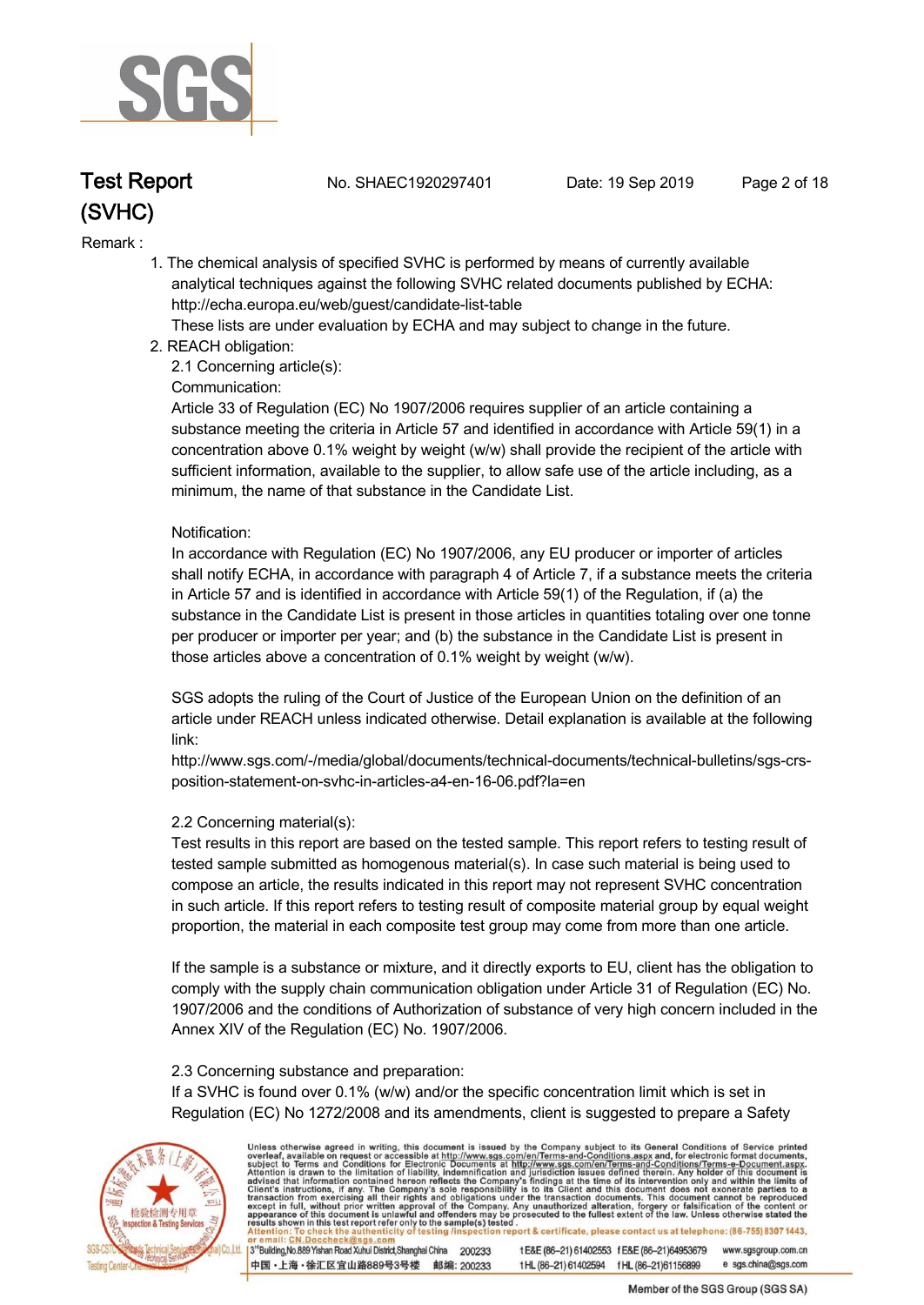

**Test Report. No. SHAEC1920297401 Date: 19 Sep 2019. Page 3 of 18.**

 **Data Sheet (SDS) against the SVHC to comply with the supply chain communication obligation under Regulation (EC) No 1907/2006, in which:** 

 **- a substance that is classified as hazardous under the CLP Regulation (EC) No 1272/2008.** 

 **- a mixture that is classified as hazardous under the CLP Regulation (EC) No 1272/2008, when it contains a substance with concentration equal to, or greater than the classification limit as set in Regulation (EC) No. 1272/2008; or** 

 **- a mixture is not classified as hazardous under the CLP Regulation (EC) No 1272/2008, but contains either:** 

 **(a) a substance posing human health or environmental hazards in an individual concentration of ≥ 1 % by weight for mixtures that are solid or liquids (i.e., non-gaseous mixtures) or ≥ 0.2 % by volume for gaseous mixtures; or** 

 **(b) a substance that is PBT, or vPvB in an individual concentration of ≥ 0.1 % by weight for mixtures that are solid or liquids (i.e., non-gaseous mixtures); or** 

 **(c) a substance on the SVHC candidate list (for reasons other than those listed above), in an individual concentration of ≥ 0.1 % by weight for non-gaseous mixtures; or** 

- **(d) a substance for which there are Europe-wide workplace exposure limits.**
- **3. If a SVHC is found over the reporting limit, client is suggested to identify the component which contains the SVHC and the exact concentration of the SVHC by requesting further quantitative analysis from the laboratory.**

#### **Test Sample :.**

#### **Sample Description:**

| Specimen        | SGS       | <b>Description</b>                           |
|-----------------|-----------|----------------------------------------------|
| No.             | Sample ID |                                              |
| SN <sub>1</sub> |           | SHA19-202974.001 Colorless Transparent glass |

#### **Test Method :.**

**SGS In-House method-SHTC-CHEM-SOP-97-T, SHTC-CHEM-SOP-302-T, Analyzed by ICP-OES, UV-VIS, GC-MS, HPLC-DAD/MS and Colorimetric Method. .**



Unless otherwise agreed in writing, this document is issued by the Company subject to its General Conditions of Service printed<br>overleaf, available on request or accessible at http://www.sgs.com/en/Terms-and-Conditions.asp report & certificate, please contact us at telephone: (86-755) 8307 1443, esting /ins

3<sup>14</sup>Building, No.889 Yishan Road Xuhui District, Shanghai China 200233 中国·上海·徐汇区宜山路889号3号楼 邮编: 200233 tE&E (86-21) 61402553 fE&E (86-21)64953679 www.sgsgroup.com.cn

e sgs.china@sgs.com tHL (86-21) 61402594 fHL (86-21) 61156899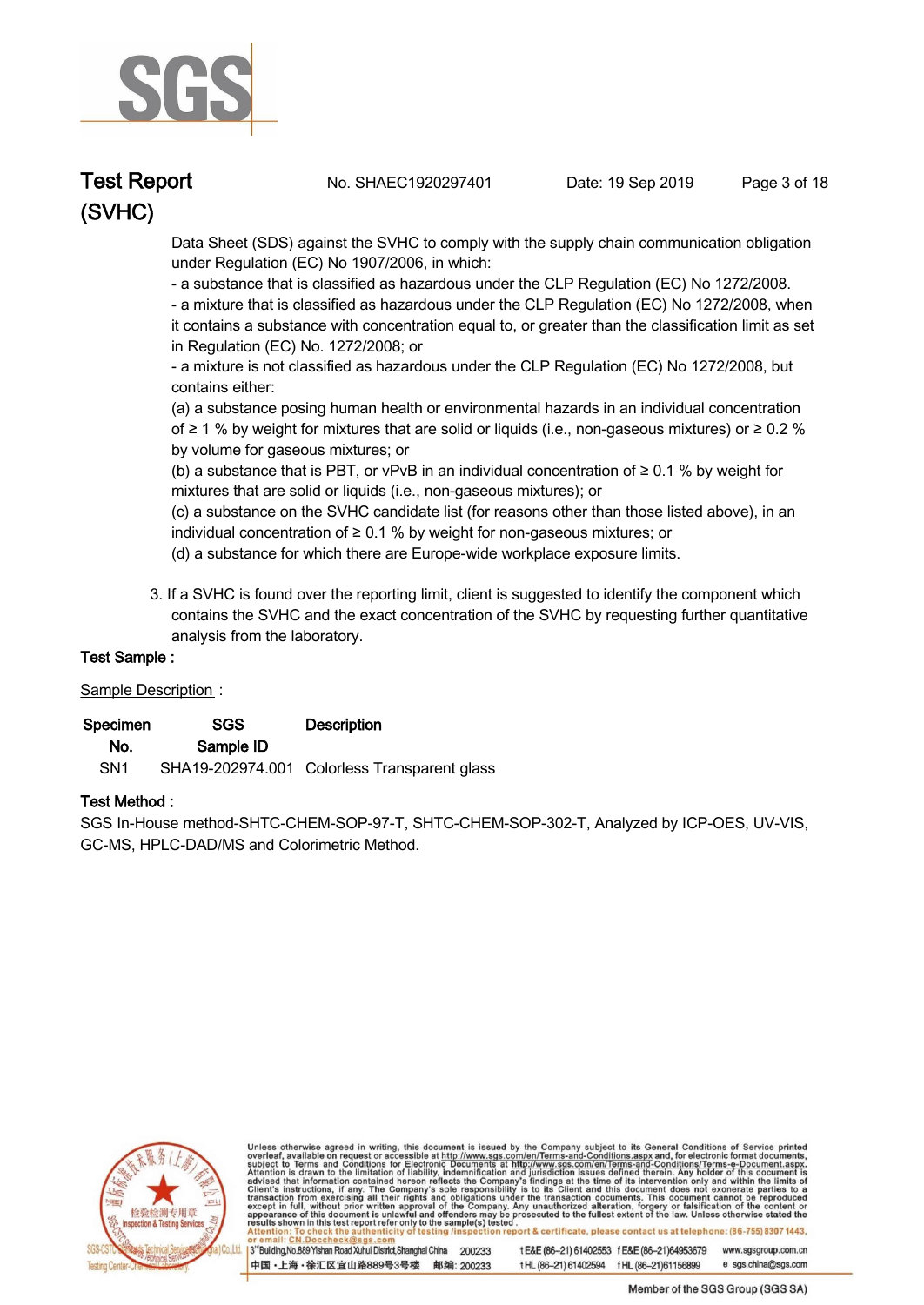

**Test Report. No. SHAEC1920297401 Date: 19 Sep 2019. Page 4 of 18.**

#### **Test Result: (Substances in the Candidate List of SVHC)**

|                          | <b>Batch Substance Name</b>       | CAS No. | 001               | (% )<br>RL               |
|--------------------------|-----------------------------------|---------|-------------------|--------------------------|
|                          |                                   |         | Concentration (%) |                          |
| $\overline{\phantom{0}}$ | All tested SVHC in candidate list |         | NL                | $\overline{\phantom{0}}$ |



Unless otherwise agreed in writing, this document is issued by the Company subject to its General Conditions of Service printed overleaf, available on request or accessible at http://www.sgs.com/en/Terms-and-Conditions.asp

3<sup>rd</sup>Building, No.889 Yishan Road Xuhui District, Shanghai China 200233 中国·上海·徐汇区宜山路889号3号楼 邮编: 200233

t E&E (86-21) 61402553 f E&E (86-21)64953679 www.sgsgroup.com.cn t HL (86-21) 61402594 f HL (86-21) 61156899 e sgs.china@sgs.com

Member of the SGS Group (SGS SA)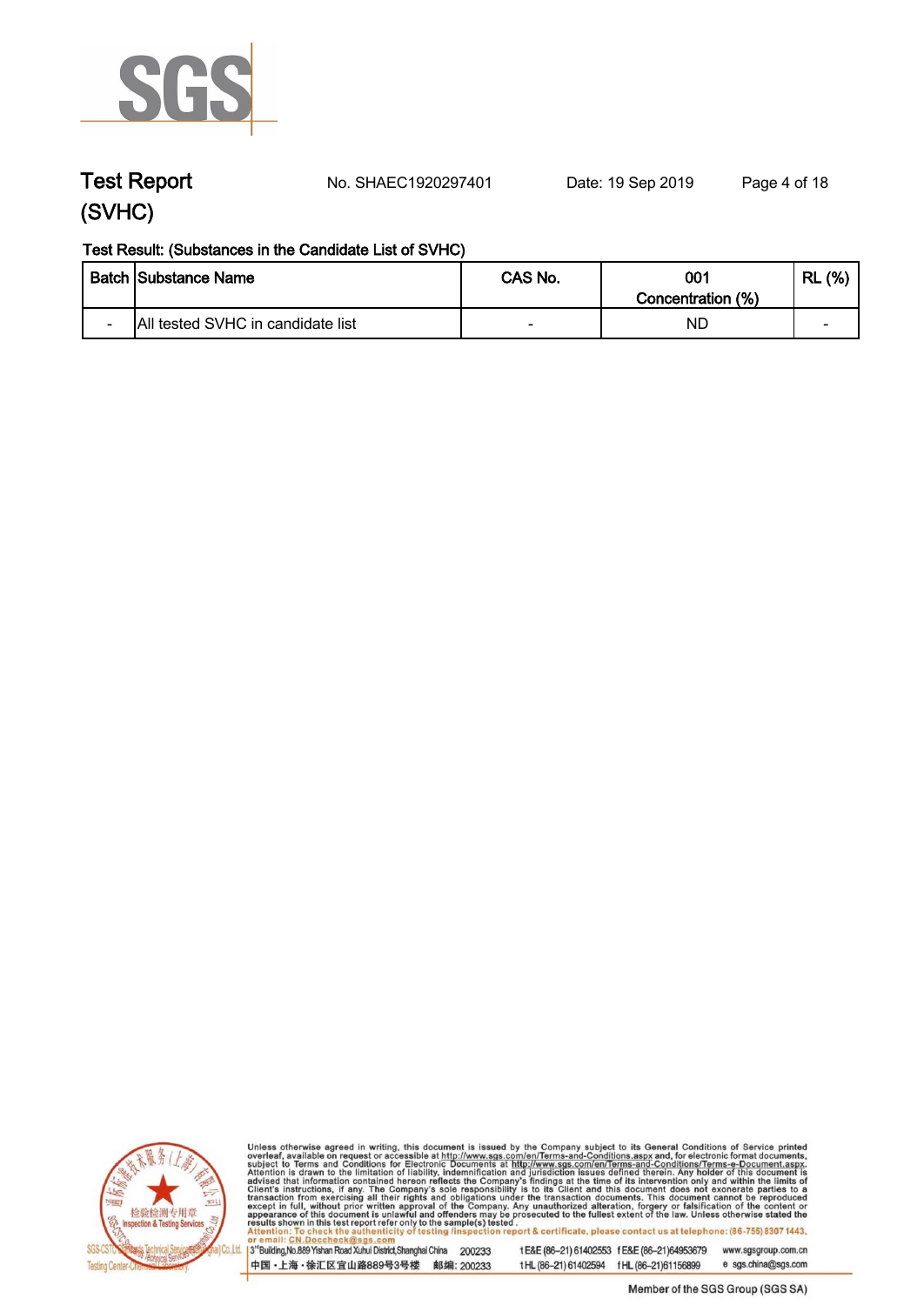

**Test Report. No. SHAEC1920297401 Date: 19 Sep 2019. Page 5 of 18.**

# **(SVHC)**

#### **Notes :.**

- **(1)The table above only shows detected SVHC, and SVHC that below RL are not reported. Please refer to Appendix for the full list of tested SVHC.**
- **(2) RL = Reporting Limit. All RL are based on homogenous material ND = Not detected (lower than RL), ND is denoted on the SVHC substance.**
- **(3) △CAS No. of diastereoisomers identified (α-HBCDD, β-HBCDD, γ-HBCDD): 134237-50-6, 134237-51-7, 134237-52-8**

 **☆CAS No. of Hexahydromethylphathalic anhydride, Hexahydro-4-methylphathalic anhydride, Hexahydro-1-methylphathalic anhydride, Hexahydro-3-methylphathalic anhydride: 25550-51-0, 19438-60-9, 48122-14-1, 57110-29-9; EC No. of those: 247-094-1, 243-072-0, 256-356-4, 260-566-1..**

**(4) \* The test result is based on the calculation of selected element(s) and to the worst-case scenario. \*\* The test result is based on the calculation of selected marker(s) and to the worst-case scenario. For detail information, please refer to the SGS REACH website:**

 **http://www.sgs.com/en/Consumer-Goods-Retail/Toys-and-Juvenile-Products/Toys/REACH/Managementof-SVHC.aspx**

 **Calculated concentration of boric compounds are based on the total boron for liquid, powder and paste samples and water extractive boron for other samples by ICP-OES.**

 **RL = 0.005% is evaluated for element (i.e. cobalt, arsenic, lead, chromium (VI), aluminum, zirconium, boron, strontium, zinc, antimony, titanium, barium and cadmium respectively), except molybdenum RL=0.0005%, boron RL=0.0025% (only for Lead bis(tetrafluoroborate)).**

**(5) § The substance is proposed for the identification as SVHC only where it contains Michler's ketone (CAS Number: 90-94-8) or Michler's base (CAS Number: 101-61-1) ≥0.1% (w/w). .**



Unless otherwise agreed in writing, this document is issued by the Company subject to its General Conditions of Service printed overleaf, available on request or accessible at http://www.sgs.com/en/Terms-and-Conditions.asp results shown in this test report refer only to the sample(s) tested report & certificate, please contact us at telephone: (86-755) 8307 1443, esting /ins

3<sup>rd</sup>Building, No.889 Yishan Road Xuhui District, Shanghai China 200233 中国·上海·徐汇区宜山路889号3号楼 邮编: 200233 t E&E (86-21) 61402553 f E&E (86-21)64953679 www.sgsgroup.com.cn e sgs.china@sgs.com tHL (86-21) 61402594 fHL (86-21) 61156899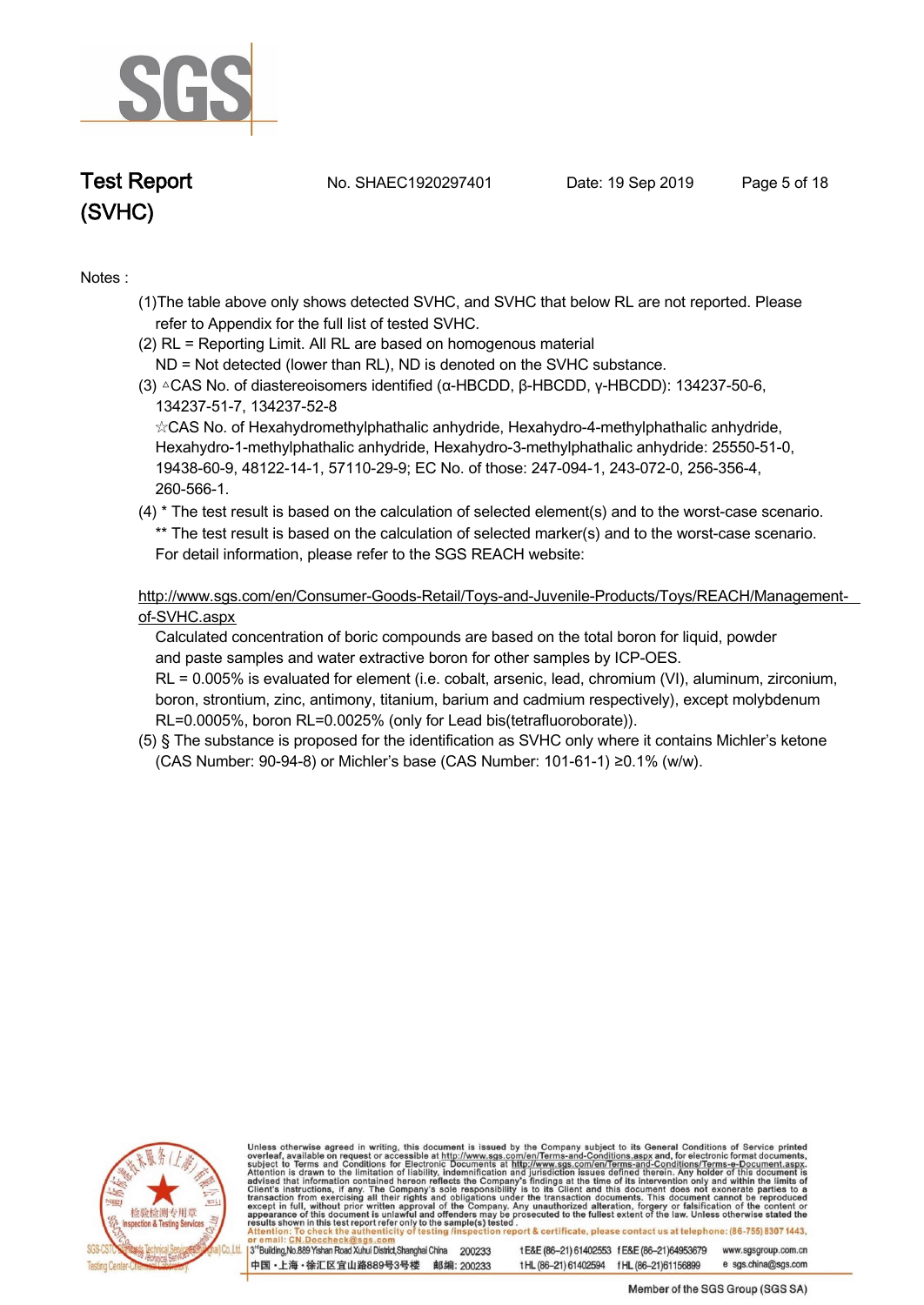

**Test Report. No. SHAEC1920297401 Date: 19 Sep 2019. Page 6 of 18.**

#### **Appendix Full list of tested SVHC:**

| <b>Batch</b>               | No.            | <b>Substance Name</b>                                                                                                   | CAS No.                  | <b>RL</b> (%) |
|----------------------------|----------------|-------------------------------------------------------------------------------------------------------------------------|--------------------------|---------------|
|                            | 1              | 4,4'-Diaminodiphenylmethane(MDA)                                                                                        | 101-77-9                 | 0.050         |
| <b>I</b>                   | $\overline{2}$ | 5-tert-butyl-2,4,6-trinitro-m-xylene (musk xylene)                                                                      | $81 - 15 - 2$            | 0.050         |
| I                          | $\mathbf{3}$   | Alkanes, C10-13, chloro (Short Chain Chlorinated Paraffins)                                                             | 85535-84-8               | 0.050         |
| I                          | 4              | Anthracene                                                                                                              | 120-12-7                 | 0.050         |
| I                          | $\sqrt{5}$     | Benzyl butyl phthalate (BBP)                                                                                            | 85-68-7                  | 0.050         |
| $\mathbf{I}$               | 6              | Bis (2-ethylhexyl)phthalate (DEHP)                                                                                      | 117-81-7                 | 0.050         |
| I                          | $\overline{7}$ | Bis(tributyltin) oxide (TBTO)                                                                                           | 56-35-9                  | 0.050         |
| I                          | 8              | Cobalt dichloride*                                                                                                      | 7646-79-9                | 0.005         |
| $\mathbf{I}$               | 9              | Diarsenic pentaoxide*                                                                                                   | 1303-28-2                | 0.005         |
| I                          | 10             | Diarsenic trioxide*                                                                                                     | 1327-53-3                | 0.005         |
| $\mathbf{I}$               | 11             | Dibutyl phthalate (DBP)                                                                                                 | 84-74-2                  | 0.050         |
| $\mathbf{I}$               | 12             | Hexabromocyclododecane (HBCDD) and all major<br>diastereoisomers identified (α-HBCDD, β-HBCDD,<br>γ-HBCDD) <sup>∆</sup> | 25637-99-4,<br>3194-55-6 | 0.050         |
| $\mathbf{I}$               | 13             | Lead hydrogen arsenate*                                                                                                 | 7784-40-9                | 0.005         |
|                            | 14             | Sodium dichromate*                                                                                                      | 7789-12-0,<br>10588-01-9 | 0.005         |
| I                          | 15             | Triethyl arsenate*                                                                                                      | 15606-95-8               | 0.005         |
| Ш                          | 16             | 2,4-Dinitrotoluene                                                                                                      | 121-14-2                 | 0.050         |
| $\ensuremath{\mathsf{II}}$ | 17             | Acrylamide                                                                                                              | 79-06-1                  | 0.050         |
| $\mathbf{II}$              | 18             | Anthracene oil**                                                                                                        | 90640-80-5               | 0.050         |
| $\mathbf{II}$              | 19             | Anthracene oil, anthracene paste**                                                                                      | 90640-81-6               | 0.050         |
| Ш                          | 20             | Anthracene oil, anthracene paste, anthracene fraction**                                                                 | 91995-15-2               | 0.050         |



Unless otherwise agreed in writing, this document is issued by the Company subject to its General Conditions of Service printed overleaf, available on request or accessible at http://www.sgs.com/en/Terms-and-Conditions.asp

3<sup>rd</sup> Building, No.889 Yishan Road Xuhui District, Shanghai China 200233 中国·上海·徐汇区宜山路889号3号楼 邮编: 200233 t E&E (86-21) 61402553 f E&E (86-21)64953679 www.sgsgroup.com.cn t HL (86-21) 61402594 f HL (86-21) 61156899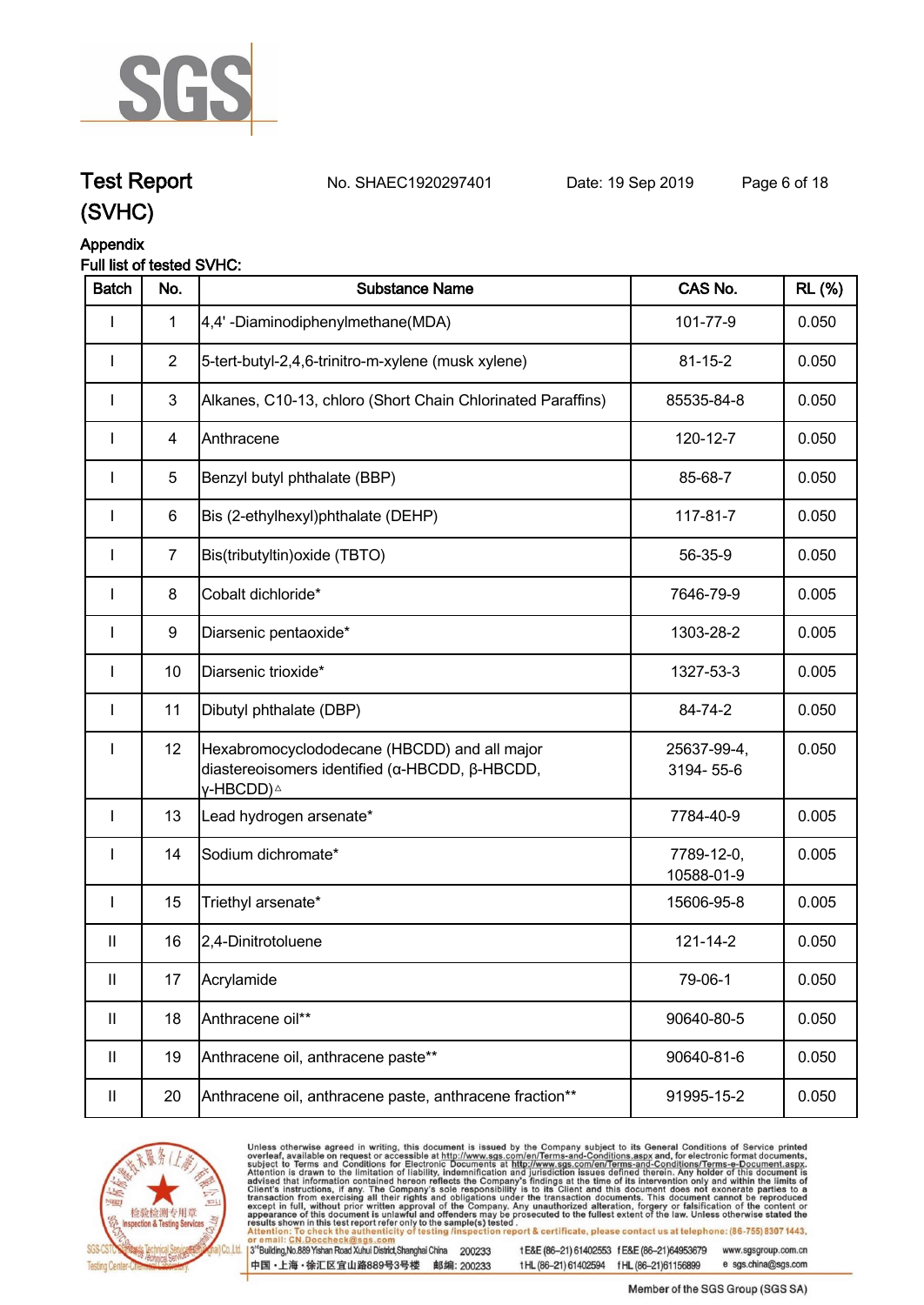

# **Test Report. No. SHAEC1920297401 Date: 19 Sep 2019. Page 7 of 18.**

### **(SVHC)**

#### **Appendix**

#### **Full list of tested SVHC:**

| <b>Batch</b>       | No. | <b>Substance Name</b>                                                             | CAS No.                                | <b>RL</b> (%) |
|--------------------|-----|-----------------------------------------------------------------------------------|----------------------------------------|---------------|
| $\mathbf{II}$      | 21  | Anthracene oil, anthracene paste, distn. lights**                                 | 91995-17-4                             | 0.050         |
| $\mathbf{II}$      | 22  | Anthracene oil, anthracene-low**                                                  | 90640-82-7                             | 0.050         |
| Ш                  | 23  | Diisobutyl phthalate                                                              | 84-69-5                                | 0.050         |
| Ш                  | 24  | Lead chromate molybdate sulphate red (C.I. Pigment Red<br>$104$ <sup>*</sup>      | 12656-85-8                             | 0.005         |
| Ш                  | 25  | Lead chromate*                                                                    | 7758-97-6                              | 0.005         |
| Ш                  | 26  | Lead sulfochromate yellow (C.I. Pigment Yellow 34)*                               | 1344-37-2                              | 0.005         |
| $\mathbf{II}$      | 27  | Pitch, coal tar, high temp.**                                                     | 65996-93-2                             | 0.050         |
| $\mathbf{II}$      | 28  | Tris(2-chloroethyl)phosphate                                                      | 115-96-8                               | 0.050         |
| $\mathbf{III}$     | 29  | Ammonium dichromate*                                                              | 7789-09-5                              | 0.005         |
| Ш                  | 30  | Boric acid*                                                                       | 10043-35-3,<br>11113-50-1              | 0.005         |
| Ш                  | 31  | Disodium tetraborate, anhydrous*                                                  | 1303-96-4,<br>1330-43-4,<br>12179-04-3 | 0.005         |
| $\mathbf{III}$     | 32  | Potassium chromate*                                                               | 7789-00-6                              | 0.005         |
| $\mathop{\rm III}$ | 33  | Potassium dichromate*                                                             | 7778-50-9                              | 0.005         |
| $\mathbf{III}$     | 34  | Sodium chromate*                                                                  | 7775-11-3                              | 0.005         |
| $\mathop{\rm III}$ | 35  | Tetraboron disodium heptaoxide, hydrate*                                          | 12267-73-1                             | 0.005         |
| Ш                  | 36  | Trichloroethylene                                                                 | 79-01-6                                | 0.050         |
| ${\sf IV}$         | 37  | 2-Ethoxyethanol                                                                   | 110-80-5                               | 0.050         |
| IV                 | 38  | 2-Methoxyethanol                                                                  | 109-86-4                               | 0.050         |
| $\mathsf{IV}$      | 39  | Chromic acid,<br>Oligomers of chromic acid and dichromic acid,<br>Dichromic acid* | 7738-94-5<br>13530-68-2                | 0.005         |



Unless otherwise agreed in writing, this document is issued by the Company subject to its General Conditions of Service printed overleaf, available on request or accessible at http://www.sgs.com/en/Terms-and-Conditions.asp

3<sup>rd</sup> Building, No.889 Yishan Road Xuhui District, Shanghai China 200233 中国·上海·徐汇区宜山路889号3号楼 邮编: 200233

t E&E (86-21) 61402553 f E&E (86-21)64953679 www.sgsgroup.com.cn t HL (86-21) 61402594 f HL (86-21) 61156899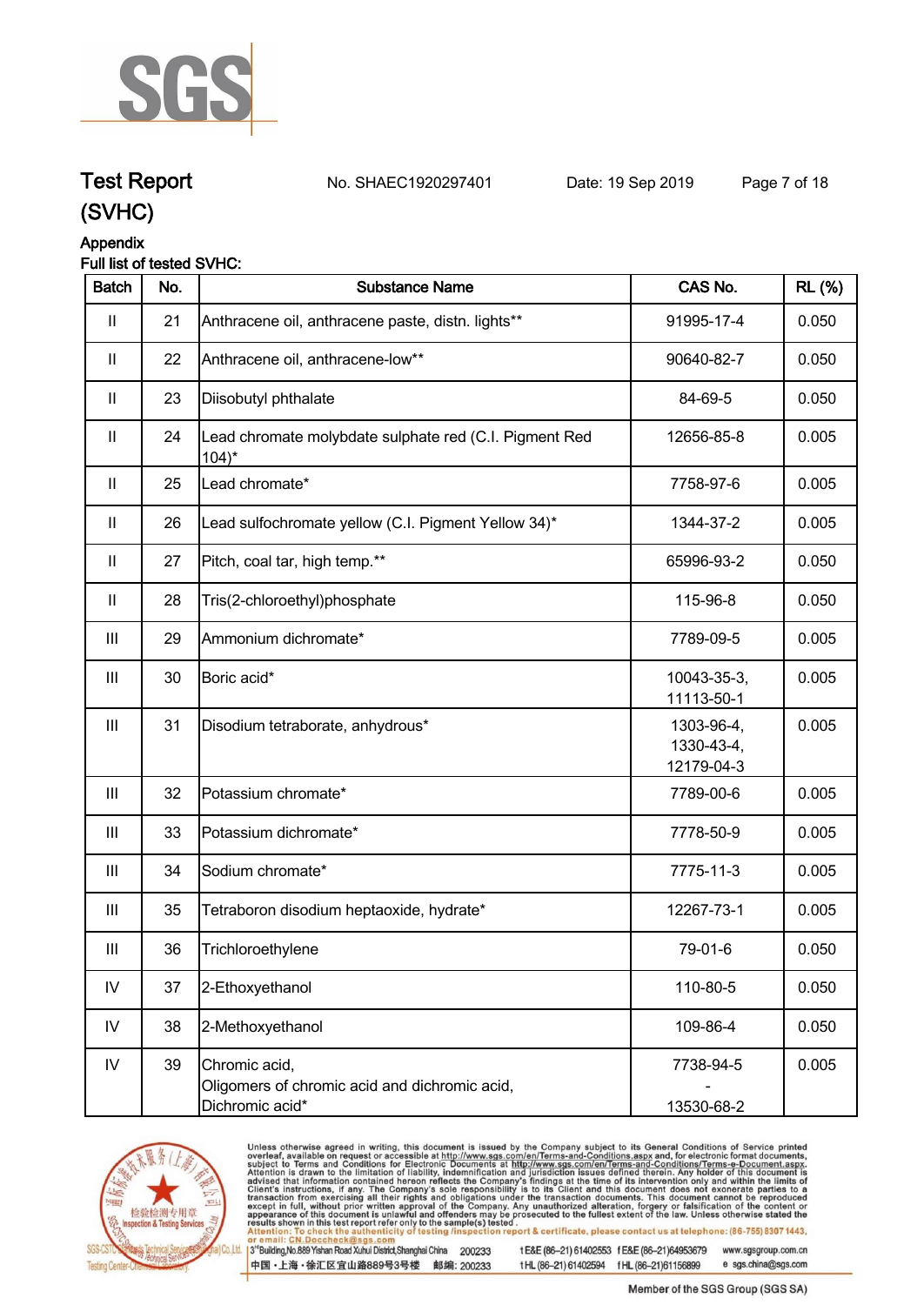

**Test Report. No. SHAEC1920297401 Date: 19 Sep 2019. Page 8 of 18.**

#### **Appendix**

#### **Full list of tested SVHC:**

| <b>Batch</b> | No. | <b>Substance Name</b>                                                      | CAS No.                     | <b>RL</b> (%) |
|--------------|-----|----------------------------------------------------------------------------|-----------------------------|---------------|
| IV           | 40  | Chromium trioxide*                                                         | 1333-82-0                   | 0.005         |
| IV           | 41  | Cobalt(II) carbonate*                                                      | 513-79-1                    | 0.005         |
| IV           | 42  | Cobalt(II) diacetate*                                                      | 71-48-7                     | 0.005         |
| IV           | 43  | Cobalt(II) dinitrate*                                                      | 10141-05-6                  | 0.005         |
| IV           | 44  | Cobalt(II) sulphate*                                                       | 10124-43-3                  | 0.005         |
| V            | 45  | 1,2,3-trichloropropane                                                     | 96-18-4                     | 0.050         |
| V            | 46  | 1,2-Benzenedicarboxylic acid, di-C6-8-branched alkyl esters,<br>C7-rich    | 71888-89-6                  | 0.050         |
| $\vee$       | 47  | 1,2-Benzenedicarboxylic acid, di-C7-11-branched and linear<br>alkyl esters | 68515-42-4                  | 0.050         |
| $\vee$       | 48  | 1-methyl-2-pyrrolidone                                                     | 872-50-4                    | 0.050         |
| V            | 49  | 2-ethoxyethyl acetate                                                      | 111-15-9                    | 0.050         |
| $\vee$       | 50  | Hydrazine                                                                  | 7803-57-8,<br>302-01-2      | 0.050         |
| $\vee$       | 51  | Strontium chromate*                                                        | 7789-06-2                   | 0.005         |
| VI           | 52  | 1,2-Dichloroethane                                                         | 107-06-2                    | 0.050         |
| VI           | 53  | 2,2'-dichloro-4,4'-methylenedianiline                                      | $101 - 14 - 4$              | 0.050         |
| VI           | 54  | 2-Methoxyaniline; o-Anisidine                                              | 90-04-0                     | 0.050         |
| VI           | 55  | 4-(1,1,3,3-tetramethylbutyl)phenol                                         | 140-66-9                    | 0.050         |
| VI           | 56  | Aluminosilicate Refractory Ceramic Fibres *                                | 650-017-00-8<br>(Index no.) | 0.005         |
| VI           | 57  | Arsenic acid*                                                              | 7778-39-4                   | 0.005         |
| VI           | 58  | Bis(2-methoxyethyl) ether                                                  | 111-96-6                    | 0.050         |
| VI           | 59  | Bis(2-methoxyethyl) phthalate                                              | 117-82-8                    | 0.050         |



Unless otherwise agreed in writing, this document is issued by the Company subject to its General Conditions of Service printed overleaf, available on request or accessible at http://www.sgs.com/en/Terms-and-Conditions.asp

3<sup>rd</sup> Building, No.889 Yishan Road Xuhui District, Shanghai China 200233 中国·上海·徐汇区宜山路889号3号楼 邮编: 200233

t E&E (86-21) 61402553 f E&E (86-21)64953679 www.sgsgroup.com.cn t HL (86-21) 61402594 f HL (86-21) 61156899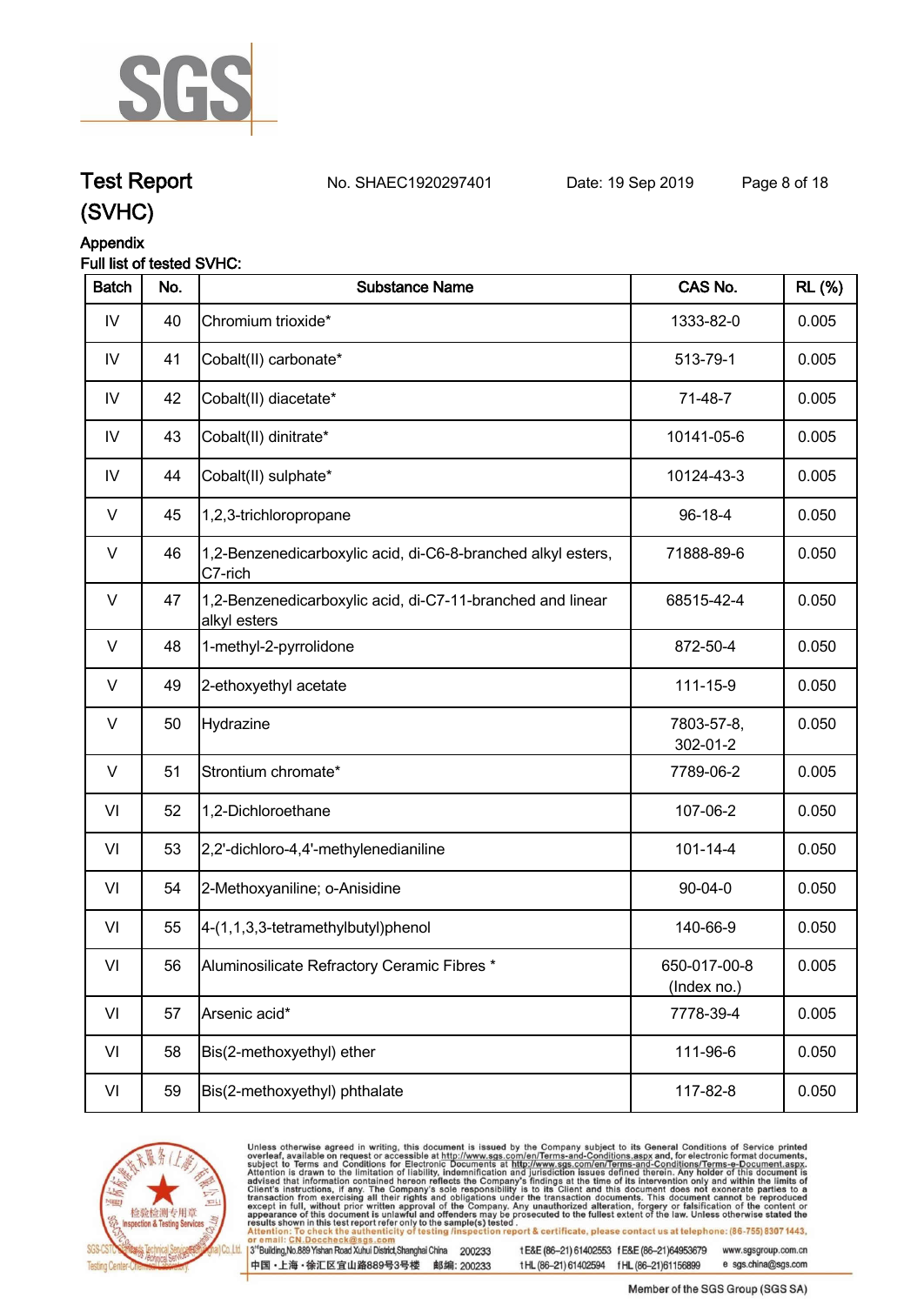

# **Test Report. No. SHAEC1920297401 Date: 19 Sep 2019. Page 9 of 18.**

**(SVHC)**

#### **Appendix**

#### **Full list of tested SVHC:**

| <b>Batch</b> | No. | <b>Substance Name</b>                                                                                                                               | CAS No.                     | <b>RL (%)</b> |
|--------------|-----|-----------------------------------------------------------------------------------------------------------------------------------------------------|-----------------------------|---------------|
| VI           | 60  | Calcium arsenate*                                                                                                                                   | 7778-44-1                   | 0.005         |
| VI           | 61  | Dichromium tris(chromate) *                                                                                                                         | 24613-89-6                  | 0.005         |
| VI           | 62  | Formaldehyde, oligomeric reaction products with aniline                                                                                             | 25214-70-4                  | 0.050         |
| VI           | 63  | Lead diazide, Lead azide*                                                                                                                           | 13424-46-9                  | 0.005         |
| VI           | 64  | Lead dipicrate*                                                                                                                                     | 6477-64-1                   | 0.005         |
| VI           | 65  | Lead styphnate*                                                                                                                                     | 15245-44-0                  | 0.005         |
| VI           | 66  | N,N-dimethylacetamide                                                                                                                               | 127-19-5                    | 0.050         |
| VI           | 67  | Pentazinc chromate octahydroxide*                                                                                                                   | 49663-84-5                  | 0.005         |
| VI           | 68  | Phenolphthalein                                                                                                                                     | 77-09-8                     | 0.050         |
| VI           | 69  | Potassium hydroxyoctaoxodizincatedichromate*                                                                                                        | 11103-86-9                  | 0.005         |
| VI           | 70  | Trilead diarsenate*                                                                                                                                 | 3687-31-8                   | 0.005         |
| VI           | 71  | Zirconia Aluminosilicate Refractory Ceramic Fibres*                                                                                                 | 650-017-00-8<br>(Index no.) | 0.005         |
| VII          | 72  | [[4-[[4-anilino-1-naphthyl][4-<br>(dimethylamino)phenyl]methylene]cyclohexa-2,5-dien-1-ylide<br>ne] dimethylammonium chloride (C.I. Basic Blue 26)§ | 2580-56-5                   | 0.050         |
| VII          | 73  | [4-[4,4'-bis(dimethylamino)<br>benzhydrylidene]cyclohexa-2,5-dien-1-ylidene]dimethylamm<br>onium chloride (C.I. Basic Violet 3)§                    | 548-62-9                    | 0.050         |
| VII          | 74  | 1,2-bis(2-methoxyethoxy)ethane (TEGDME; triglyme)                                                                                                   | 112-49-2                    | 0.050         |
| VII          | 75  | 1,2-dimethoxyethane; ethylene glycol dimethyl ether<br>(EGDME)                                                                                      | 110-71-4                    | 0.050         |
| VII          | 76  | 4,4'-bis(dimethylamino) benzophenone (Michler's Ketone)                                                                                             | 90-94-8                     | 0.050         |
| VII          | 77  | 4,4'-bis(dimethylamino)-4"-(methylamino)trityl alcohol§                                                                                             | $561 - 41 - 1$              | 0.050         |
| VII          | 78  | Diboron trioxide*                                                                                                                                   | 1303-86-2                   | 0.005         |



Unless otherwise agreed in writing, this document is issued by the Company subject to its General Conditions of Service printed overleaf, available on request or accessible at http://www.sgs.com/en/Terms-and-Conditions.asp

3<sup>rd</sup> Building, No.889 Yishan Road Xuhui District, Shanghai China 200233 中国·上海·徐汇区宜山路889号3号楼 邮编: 200233

t E&E (86-21) 61402553 f E&E (86-21)64953679 www.sgsgroup.com.cn t HL (86-21) 61402594 f HL (86-21) 61156899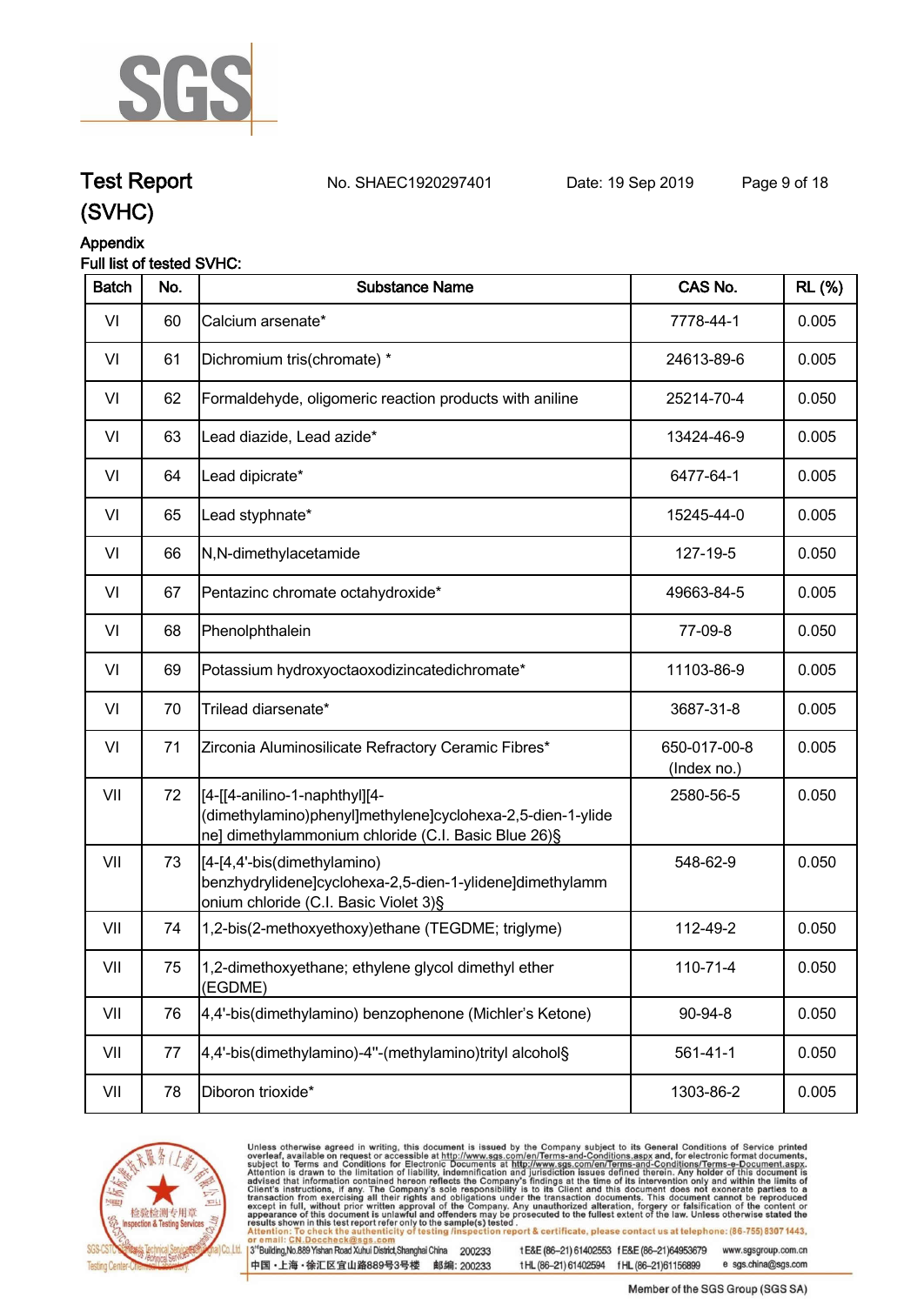

# **Test Report. No. SHAEC1920297401 Date: 19 Sep 2019. Page 10 of 18.**

## **(SVHC)**

#### **Appendix**

#### **Full list of tested SVHC:**

| <b>Batch</b> | No. | <b>Substance Name</b>                                                                                            | CAS No.        | <b>RL</b> (%) |
|--------------|-----|------------------------------------------------------------------------------------------------------------------|----------------|---------------|
| VII          | 79  | Formamide                                                                                                        | $75-12-7$      | 0.050         |
| VII          | 80  | Lead(II) bis(methanesulfonate)*                                                                                  | 17570-76-2     | 0.005         |
| VII          | 81  | N,N,N',N'-tetramethyl-4,4'-methylenedianiline (Michler's<br>base)                                                | $101 - 61 - 1$ | 0.050         |
| VII          | 82  | TGIC (1,3,5-tris (oxiranylmethyl) -1,3,5-triazine-<br>2,4,6(1H,3H,5H)-trione)                                    | 2451-62-9      | 0.050         |
| VII          | 83  | $\alpha$ , $\alpha$ -Bis[4-(dimethylamino)phenyl]-4<br>(phenylamino)naphthalene-1-methanol (C.I. Solvent Blue 4) | 6786-83-0      | 0.050         |
| VII          | 84  | $\beta$ -TGIC (1,3,5-tris[(2S and<br>2R)-2,3-epoxypropyl]-1,3,5-triazine-2,4,6-(1H,3H,5H)-trione)                | 59653-74-6     | 0.050         |
| VIII         | 85  | [Phthalato(2-)]dioxotrilead*                                                                                     | 69011-06-9     | 0.005         |
| VIII         | 86  | 1,2-Benzenedicarboxylic acid, dipentylester, branched and<br>linear                                              | 84777-06-0     | 0.050         |
| VIII         | 87  | 1,2-Diethoxyethane                                                                                               | 629-14-1       | 0.050         |
| VIII         | 88  | 1-Bromopropane                                                                                                   | 106-94-5       | 0.050         |
| VIII         | 89  | 3-Ethyl-2-methyl-2-(3-methylbutyl)-1,3-oxazolidine                                                               | 143860-04-2    | 0.050         |
| VIII         | 90  | 4-(1,1,3,3-tetramethylbutyl)phenol, ethoxylated                                                                  |                | 0.050         |
| VIII         | 91  | 4,4'-Methylenedi-o-toluidine                                                                                     | 838-88-0       | 0.050         |
| VIII         | 92  | 4,4'-Oxydianiline and its salts                                                                                  | 101-80-4       | 0.050         |
| VIII         | 93  | 4-Aminoazobenzene                                                                                                | 60-09-3        | 0.050         |
| VIII         | 94  | 4-Methyl-m-phenylenediamine                                                                                      | 95-80-7        | 0.050         |
| VIII         | 95  | 4-Nonylphenol, branched and linear                                                                               |                | 0.050         |
| VIII         | 96  | 6-Methoxy-m-toluidine                                                                                            | 120-71-8       | 0.050         |
| VIII         | 97  | Acetic acid, lead salt, basic*                                                                                   | 51404-69-4     | 0.005         |
|              |     |                                                                                                                  |                |               |



Unless otherwise agreed in writing, this document is issued by the Company subject to its General Conditions of Service printed overleaf, available on request or accessible at http://www.sgs.com/en/Terms-and-Conditions.asp

3<sup>rd</sup> Building, No.889 Yishan Road Xuhui District, Shanghai China 200233 中国·上海·徐汇区宜山路889号3号楼 邮编: 200233

t E&E (86-21) 61402553 f E&E (86-21)64953679 www.sgsgroup.com.cn t HL (86-21) 61402594 f HL (86-21) 61156899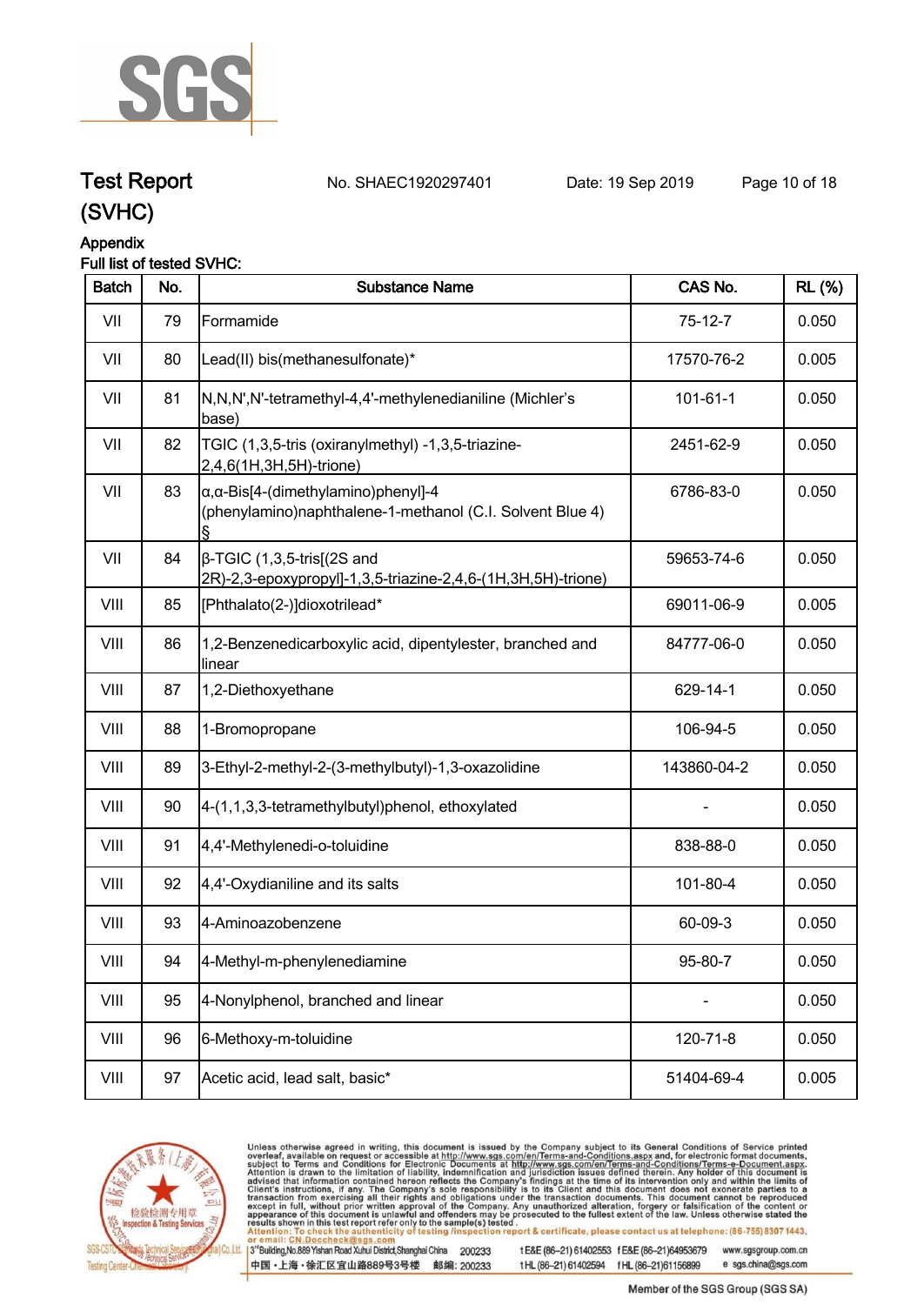

**Test Report. No. SHAEC1920297401 Date: 19 Sep 2019. Page 11 of 18.**

### **(SVHC)**

#### **Appendix**

#### **Full list of tested SVHC:**

| <b>Batch</b> | No. | <b>Substance Name</b>                                                                                                                                            | CAS No.                                 | <b>RL</b> (%) |
|--------------|-----|------------------------------------------------------------------------------------------------------------------------------------------------------------------|-----------------------------------------|---------------|
| VIII         | 98  | Biphenyl-4-ylamine                                                                                                                                               | $92 - 67 - 1$                           | 0.050         |
| VIII         | 99  | Bis(pentabromophenyl) ether (DecaBDE)                                                                                                                            | 1163-19-5                               | 0.050         |
| VIII         | 100 | Cyclohexane-1,2-dicarboxylic anhydride,<br>cis-cyclohexane-1,2-dicarboxylic anhydride,<br>trans-cyclohexane-1,2-dicarboxylic anhydride                           | $85-42-7,$<br>13149-00-3,<br>14166-21-3 | 0.050         |
| VIII         | 101 | Diazene-1,2-dicarboxamide (C,C'-azodi(formamide))                                                                                                                | 123-77-3                                | 0.050         |
| VIII         | 102 | Dibutyltin dichloride (DBTC)                                                                                                                                     | 683-18-1                                | 0.050         |
| VIII         | 103 | Diethyl sulphate                                                                                                                                                 | 64-67-5                                 | 0.050         |
| VIII         | 104 | Diisopentylphthalate                                                                                                                                             | 605-50-5                                | 0.050         |
| VIII         | 105 | Dimethyl sulphate                                                                                                                                                | $77 - 78 - 1$                           | 0.050         |
| VIII         | 106 | Dinoseb                                                                                                                                                          | 88-85-7                                 | 0.050         |
| VIII         | 107 | Dioxobis(stearato)trilead*                                                                                                                                       | 12578-12-0                              | 0.005         |
| VIII         | 108 | Fatty acids, C16-18, lead salts*                                                                                                                                 | 91031-62-8                              | 0.005         |
| VIII         | 109 | Furan                                                                                                                                                            | 110-00-9                                | 0.050         |
| VIII         | 110 | Henicosafluoroundecanoic acid                                                                                                                                    | 2058-94-8                               | 0.050         |
| VIII         | 111 | Heptacosafluorotetradecanoic acid                                                                                                                                | 376-06-7                                | 0.050         |
| VIII         | 112 | Hexahydromethylphathalic anhydride,<br>Hexahydro-4-methylphathalic anhydride,<br>Hexahydro-1-methylphathalic anhydride,<br>Hexahydro-3-methylphathalic anhydride | $z_{\rm V}^{\rm A}$                     | 0.050         |
| VIII         | 113 | Lead bis(tetrafluoroborate)*                                                                                                                                     | 13814-96-5                              | 0.005         |
| VIII         | 114 | Lead cyanamidate*                                                                                                                                                | 20837-86-9                              | 0.005         |
| VIII         | 115 | Lead dinitrate*                                                                                                                                                  | 10099-74-8                              | 0.005         |
| VIII         | 116 | Lead monoxide*                                                                                                                                                   | 1317-36-8                               | 0.005         |
|              |     |                                                                                                                                                                  |                                         |               |



Unless otherwise agreed in writing, this document is issued by the Company subject to its General Conditions of Service printed overleaf, available on request or accessible at http://www.sgs.com/en/Terms-and-Conditions.asp

3<sup>rd</sup> Building, No.889 Yishan Road Xuhui District, Shanghai China 200233 中国·上海·徐汇区宜山路889号3号楼 邮编: 200233

t E&E (86-21) 61402553 f E&E (86-21)64953679 www.sgsgroup.com.cn t HL (86-21) 61402594 f HL (86-21) 61156899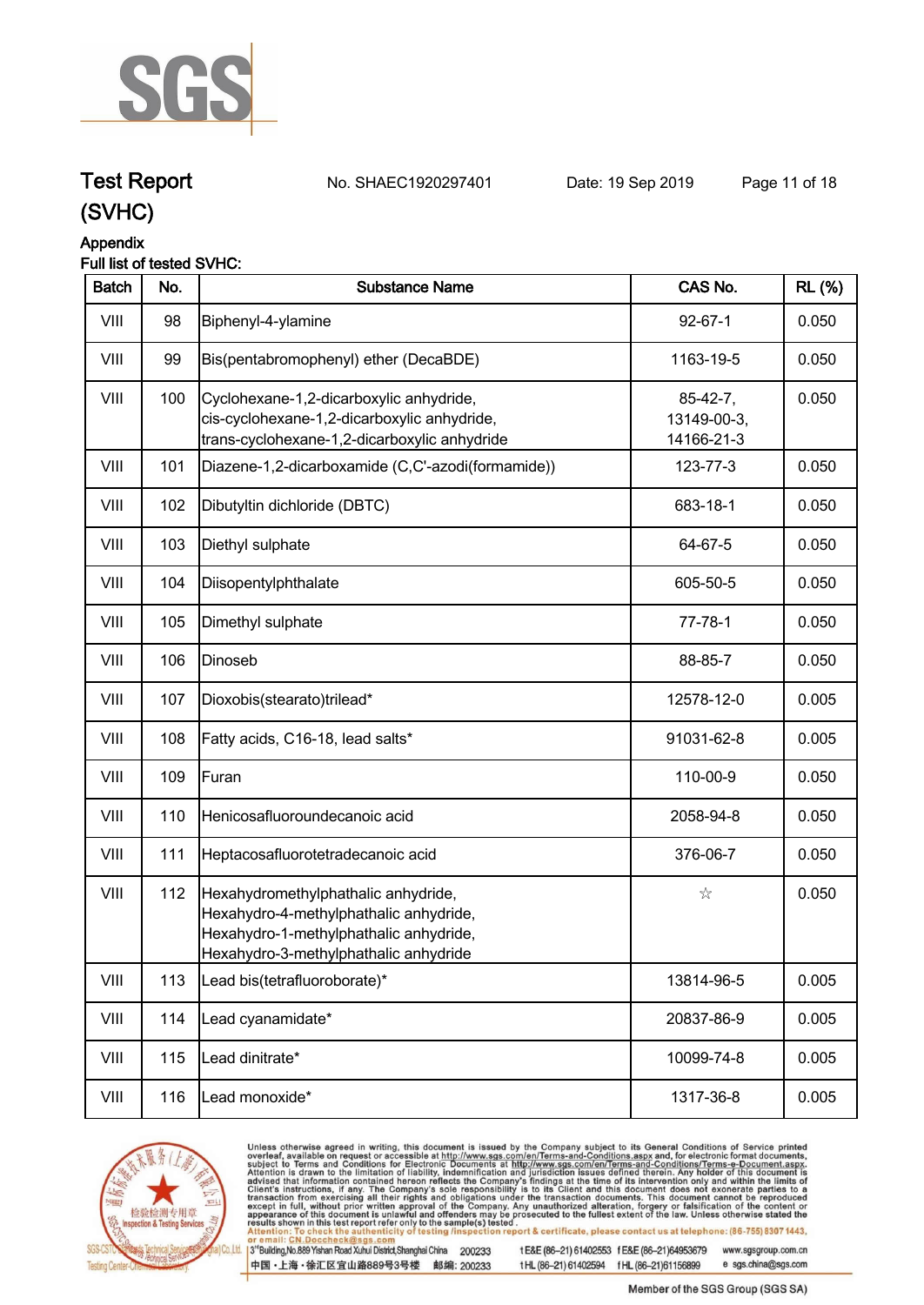

# **Test Report. No. SHAEC1920297401 Date: 19 Sep 2019. Page 12 of 18.**

### **(SVHC)**

#### **Appendix**

#### **Full list of tested SVHC:**

| <b>Batch</b> | No. | <b>Substance Name</b>                                     | CAS No.     | <b>RL</b> (%) |
|--------------|-----|-----------------------------------------------------------|-------------|---------------|
| VIII         | 117 | Lead oxide sulfate*                                       | 12036-76-9  | 0.005         |
| VIII         | 118 | Lead tetroxide (orange lead)*                             | 1314-41-6   | 0.005         |
| VIII         | 119 | Lead titanium trioxide*                                   | 12060-00-3  | 0.005         |
| VIII         | 120 | Lead titanium zirconium oxide*                            | 12626-81-2  | 0.005         |
| VIII         | 121 | Methoxyacetic acid                                        | 625-45-6    | 0.050         |
| VIII         | 122 | Methyloxirane (Propylene oxide)                           | 75-56-9     | 0.050         |
| VIII         | 123 | N,N-dimethylformamide                                     | 68-12-2     | 0.050         |
| VIII         | 124 | N-Methylacetamide                                         | 79-16-3     | 0.050         |
| VIII         | 125 | N-Pentyl-isopentylphthalate                               | 776297-69-9 | 0.050         |
| VIII         | 126 | o-Aminoazotoluene                                         | 97-56-3     | 0.050         |
| VIII         | 127 | o-Toluidine                                               | 95-53-4     | 0.050         |
| VIII         | 128 | Pentacosafluorotridecanoic acid                           | 72629-94-8  | 0.050         |
| VIII         | 129 | Pentalead tetraoxide sulphate*                            | 12065-90-6  | 0.005         |
| VIII         | 130 | Pyrochlore, antimony lead yellow*                         | 8012-00-8   | 0.005         |
| VIII         | 131 | Silicic acid, barium salt, lead-doped*                    | 68784-75-8  | 0.005         |
| VIII         | 132 | Silicic acid, lead salt*                                  | 11120-22-2  | 0.005         |
| VIII         | 133 | Sulfurous acid, lead salt, dibasic*                       | 62229-08-7  | 0.005         |
| VIII         | 134 | Tetraethyllead*                                           | 78-00-2     | 0.005         |
| VIII         | 135 | Tetralead trioxide sulphate*                              | 12202-17-4  | 0.005         |
| VIII         | 136 | Tricosafluorododecanoic acid                              | 307-55-1    | 0.050         |
| VIII         | 137 | Trilead bis(carbonate)dihydroxide (basic lead carbonate)* | 1319-46-6   | 0.005         |



Unless otherwise agreed in writing, this document is issued by the Company subject to its General Conditions of Service printed overleaf, available on request or accessible at http://www.sgs.com/en/Terms-and-Conditions.asp

3<sup>rd</sup>Building, No.889 Yishan Road Xuhui District, Shanghai China 200233 中国·上海·徐汇区宜山路889号3号楼 邮编: 200233

t E&E (86-21) 61402553 f E&E (86-21)64953679 www.sgsgroup.com.cn t HL (86-21) 61402594 f HL (86-21) 61156899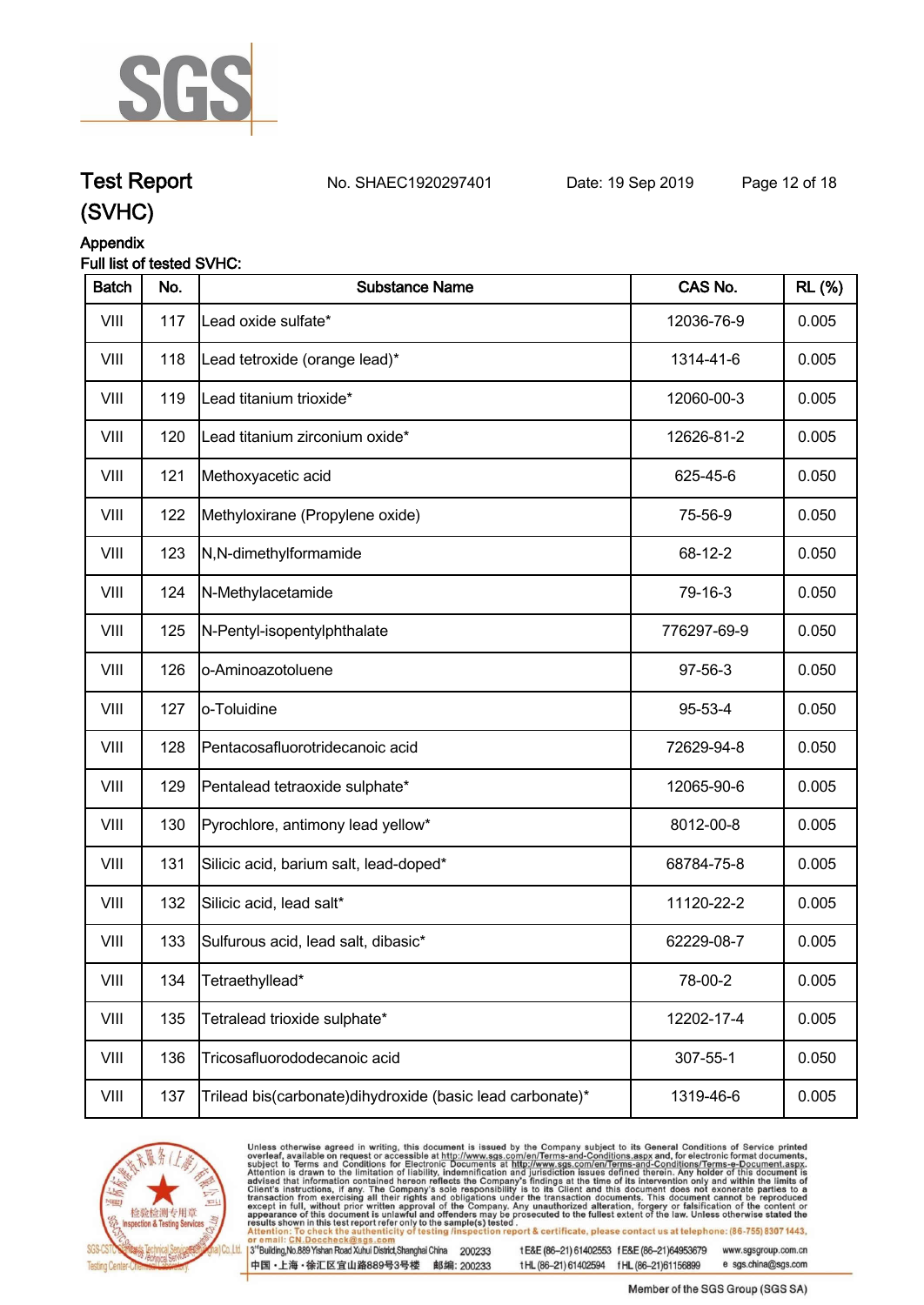

# **Test Report. No. SHAEC1920297401 Date: 19 Sep 2019. Page 13 of 18.**

### **(SVHC)**

#### **Appendix**

#### **Full list of tested SVHC:**

| <b>Batch</b> | No. | <b>Substance Name</b>                                                                                                                                            | CAS No.    | <b>RL (%)</b> |
|--------------|-----|------------------------------------------------------------------------------------------------------------------------------------------------------------------|------------|---------------|
| VIII         | 138 | Trilead dioxide phosphonate*                                                                                                                                     | 12141-20-7 | 0.005         |
| IX           | 139 | 4-Nonylphenol, branched and linear, ethoxylated                                                                                                                  |            | 0.050         |
| IX           | 140 | Ammonium pentadecafluorooctanoate (APFO)**                                                                                                                       | 3825-26-1  | 0.050         |
| IX           | 141 | Cadmium oxide*                                                                                                                                                   | 1306-19-0  | 0.005         |
| IX           | 142 | Cadmium*                                                                                                                                                         | 7440-43-9  | 0.005         |
| IX           | 143 | Dipentyl phthalate (DPP)                                                                                                                                         | 131-18-0   | 0.050         |
| IX           | 144 | Pentadecafluorooctanoic acid (PFOA)                                                                                                                              | 335-67-1   | 0.050         |
| X            | 145 | Cadmium sulphide*                                                                                                                                                | 1306-23-6  | 0.005         |
| X            | 146 | Dihexyl phthalate                                                                                                                                                | 84-75-3    | 0.050         |
| X            | 147 | Disodium 3,3'-[[1,1'-biphenyl] -4,4'-diylbis(azo)]<br>bis(4-aminonaphthalene-1-sulphonate) (C.I. Direct Red 28)                                                  | 573-58-0   | 0.050         |
| X            | 148 | Disodium 4-amino-3-[[4'-[(2,4-diaminophenyl)azo]<br>[1,1'-biphenyl]-4-yl]azo] -5-hydroxy-6-<br>(phenylazo)naphthalene-2,7-disulphonate (C.I. Direct Black<br>38) | 1937-37-7  | 0.050         |
| X            | 149 | Imidazolidine-2-thione; (2-imidazoline-2-thiol)                                                                                                                  | 96-45-7    | 0.050         |
| X            | 150 | Lead di(acetate)*                                                                                                                                                | 301-04-2   | 0.005         |
| X            | 151 | Trixylyl phosphate                                                                                                                                               | 25155-23-1 | 0.050         |
| XI           | 152 | 1,2-Benzenedicarboxylic acid, dihexyl ester, branched and<br>llinear                                                                                             | 68515-50-4 | 0.050         |
| XI           | 153 | Cadmium chloride*                                                                                                                                                | 10108-64-2 | 0.005         |
| XI           | 154 | Sodium perborate; perboric acid, sodium salt*                                                                                                                    |            | 0.005         |
| XI           | 155 | Sodium peroxometaborate*                                                                                                                                         | 7632-04-4  | 0.005         |
| XII          | 156 | 2- (2H-benzotriazol-2-yl) -4,6-ditertpentylphenol (UV-328)                                                                                                       | 25973-55-1 | 0.050         |
|              |     |                                                                                                                                                                  |            |               |



Unless otherwise agreed in writing, this document is issued by the Company subject to its General Conditions of Service printed overleaf, available on request or accessible at http://www.sgs.com/en/Terms-and-Conditions.asp

3<sup>rd</sup> Building, No.889 Yishan Road Xuhui District, Shanghai China 200233 中国·上海·徐汇区宜山路889号3号楼 邮编: 200233

t E&E (86-21) 61402553 f E&E (86-21)64953679 www.sgsgroup.com.cn t HL (86-21) 61402594 f HL (86-21) 61156899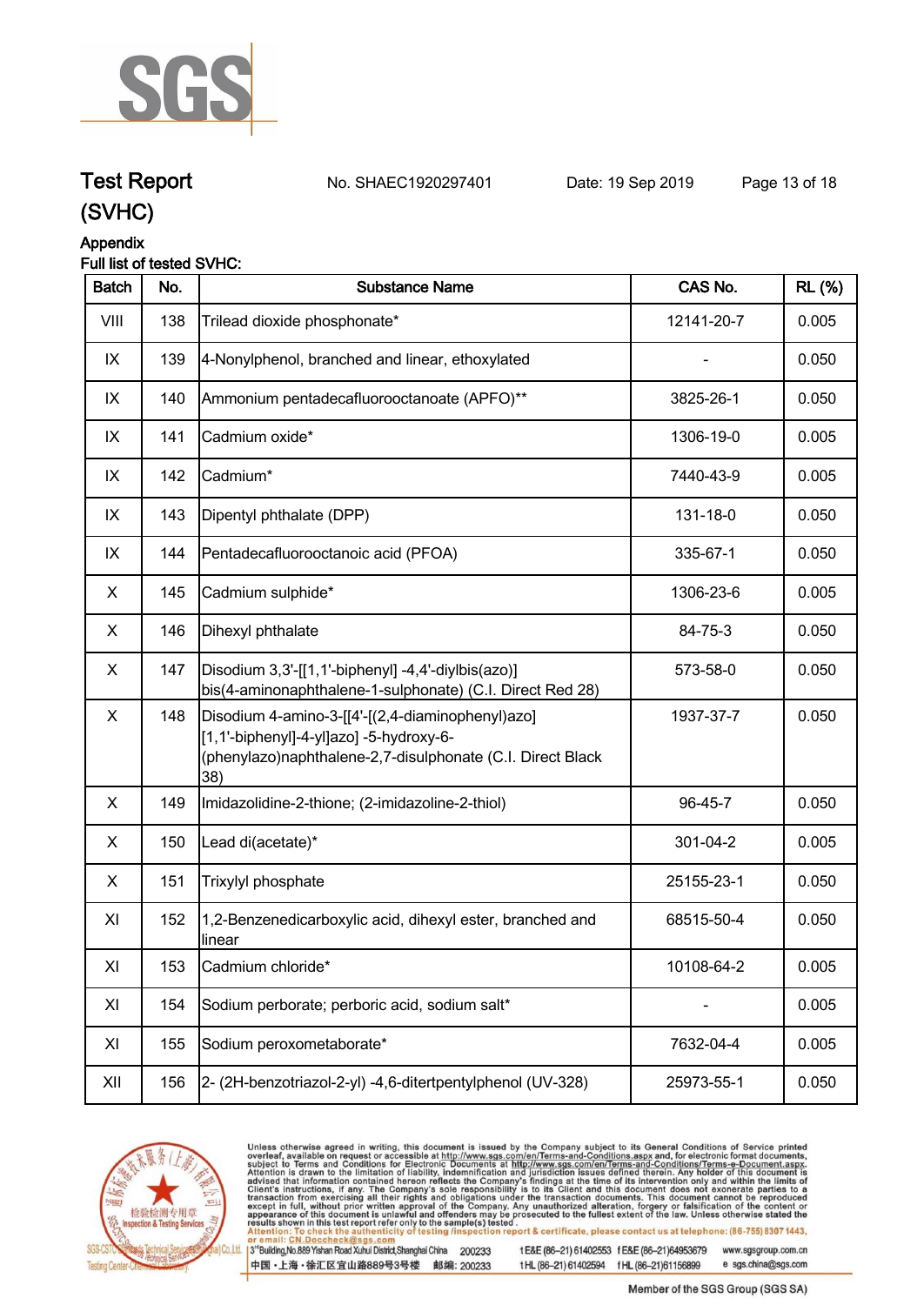

## **Test Report. No. SHAEC1920297401 Date: 19 Sep 2019. Page 14 of 18.**

**(SVHC)**

### **Appendix**

| <b>Batch</b> | No. | <b>Substance Name</b>                                                                                                                                                                                                                                                   | CAS No.                           | <b>RL (%)</b> |
|--------------|-----|-------------------------------------------------------------------------------------------------------------------------------------------------------------------------------------------------------------------------------------------------------------------------|-----------------------------------|---------------|
| XII          | 157 | 2-benzotriazol-2-yl-4,6-di-tert-butylphenol (UV-320)                                                                                                                                                                                                                    | 3846-71-7                         | 0.050         |
| XII          | 158 | 2-ethylhexyl<br>10-ethyl-4,4-dioctyl-7-oxo-8-oxa-3,5-dithia-4-stannatetradeca<br>noate (DOTE)                                                                                                                                                                           | 15571-58-1                        | 0.050         |
| XII          | 159 | Cadmium fluoride*                                                                                                                                                                                                                                                       | 7790-79-6                         | 0.005         |
| XII          | 160 | Cadmium sulphate*                                                                                                                                                                                                                                                       | 10124-36-4,31119-53<br>-6         | 0.005         |
| XII          | 161 | Reaction mass of 2-ethylhexyl<br>10-ethyl-4,4-dioctyl-7-oxo-8-oxa-3,5-dithia-4-stannatetradeca<br>noate & 2-ethylhexyl 10-ethyl-4-[[2-[(2-ethylhexyl)oxy]<br>-2-oxoethyl]thio]-4-octyl-7-oxo-8-oxa-3,5-dithia-4-stannatetra<br>decanoate (reaction mass of DOTE & MOTE) |                                   | 0.050         |
| XIII         | 162 | 1,2-benzenedicarboxylic acid, di-C6-10-alkyl esters;<br>1,2-benzenedicarboxylic acid, mixed decyl and hexyl and<br>octyl diesters with ≥ 0.3% of dihexyl phthalate                                                                                                      | 68515-51-5,68648-93<br>$-1$       | 0.050         |
| XIII         | 163 | 5-sec-butyl-2-<br>(2,4-dimethylcyclohex-3-en-1-yl)-5-methyl-1,3-dioxane [1],<br>5-sec-butyl-2-<br>(4,6-dimethylcyclohex-3-en-1-yl)-5-methyl-1,3-dioxane [2]<br>[covering any of the individual isomers of [1] and [2] or any<br>combination thereof]                    |                                   | 0.050         |
| XIV          | 164 | 1,3-propanesultone                                                                                                                                                                                                                                                      | 1120-71-4                         | 0.050         |
| XIV          | 165 | 2,4-di-tert-butyl-6-(5-chlorobenzotriazol-2-yl) phenol<br>(UV-327)                                                                                                                                                                                                      | 3864-99-1                         | 0.050         |
| XIV          | 166 | 2-(2H-benzotriazol-2-yl)-4-(tert-butyl)-6-(sec-butyl)phenol<br>(UV-350)                                                                                                                                                                                                 | 36437-37-3                        | 0.050         |
| XIV          | 167 | Nitrobenzene                                                                                                                                                                                                                                                            | 98-95-3                           | 0.050         |
| XIV          | 168 | Perfluorononan-1-oic-acid and its sodium and ammonium<br>salts                                                                                                                                                                                                          | 375-95-1,21049-39-8,<br>4149-60-4 | 0.050         |
| XV           | 169 | Benzo[def]chrysene (Benzo[a]pyrene)                                                                                                                                                                                                                                     | $50 - 32 - 8$                     | 0.050         |
| XVI          | 170 | 4,4'-isopropylidenediphenol (bisphenol A)                                                                                                                                                                                                                               | 80-05-7                           | 0.050         |



Unless otherwise agreed in writing, this document is issued by the Company subject to its General Conditions of Service printed overleaf, available on request or accessible at http://www.sgs.com/en/Terms-and-Conditions.asp

3<sup>rd</sup> Building, No.889 Yishan Road Xuhui District, Shanghai China 200233 中国·上海·徐汇区宜山路889号3号楼 邮编: 200233

t E&E (86-21) 61402553 f E&E (86-21)64953679 www.sgsgroup.com.cn t HL (86-21) 61402594 f HL (86-21) 61156899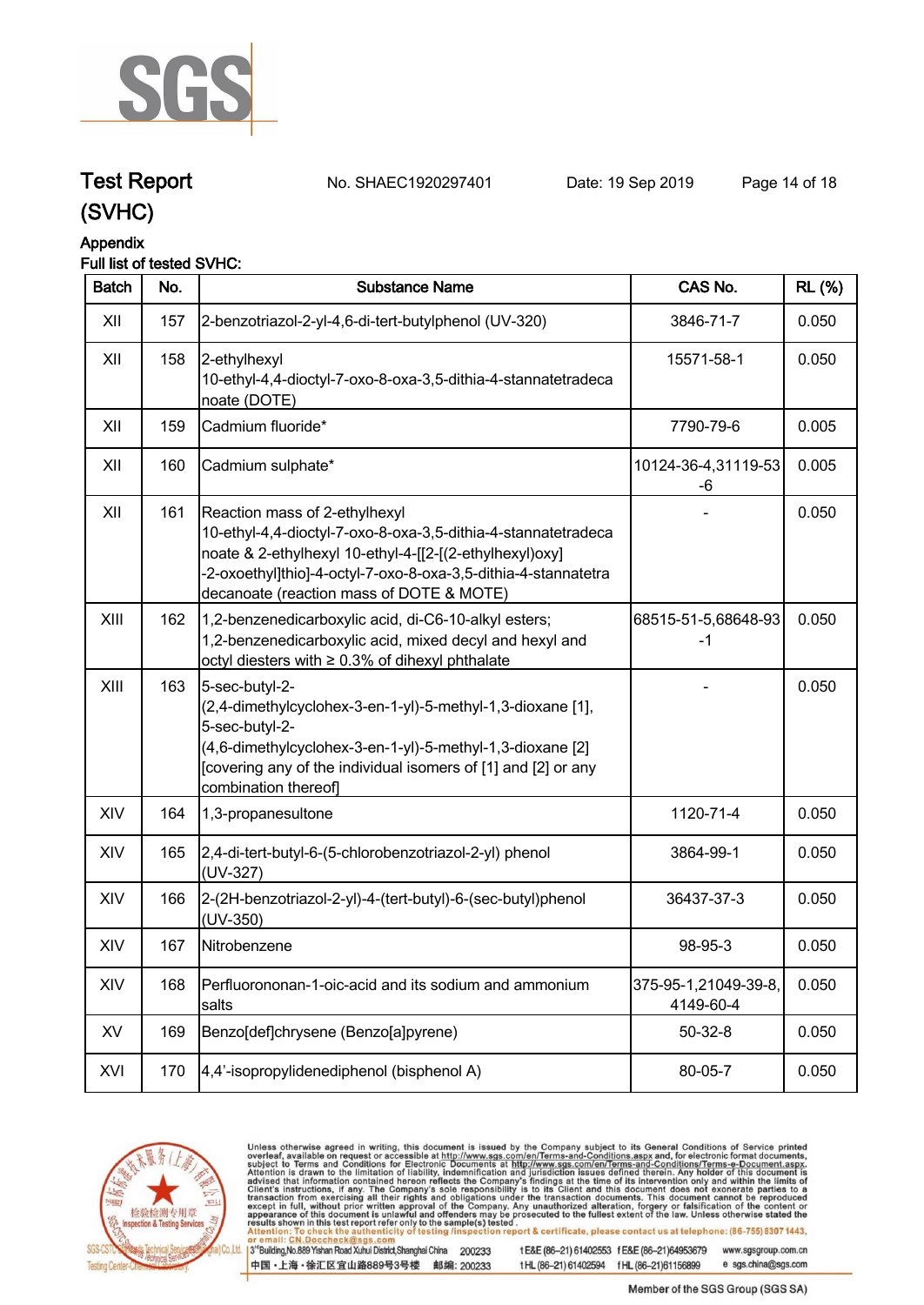

## **Test Report. No. SHAEC1920297401 Date: 19 Sep 2019. Page 15 of 18.**

**(SVHC)**

# **Appendix**

#### **Full list of tested SVHC:**

| <b>Batch</b> | No. | <b>Substance Name</b>                                                                                                                                                                                             | CAS No.                            | <b>RL</b> (%) |
|--------------|-----|-------------------------------------------------------------------------------------------------------------------------------------------------------------------------------------------------------------------|------------------------------------|---------------|
| XVI          | 171 | 4-Heptylphenol, branched and linear                                                                                                                                                                               |                                    | 0.050         |
| XVI          | 172 | Nonadecafluorodecanoic acid (PFDA) and its sodium and<br>ammonium salts                                                                                                                                           | 3108-42-7<br>335-76-2<br>3830-45-3 | 0.050         |
| XVI          | 173 | p-(1,1-dimethylpropyl)phenol                                                                                                                                                                                      | 80-46-6                            | 0.050         |
| XVII         | 174 | Perfluorohexane-1-sulphonic acid and its salts                                                                                                                                                                    |                                    | 0.050         |
| <b>XVIII</b> | 175 | 1,6,7,8,9,14,15,16,17,17,18,18-Dodecachloropentacyclo[12.<br>2.1.16,9.02,13.05,10]octadeca-7,15-diene ("Dechlorane<br>Plus"™) [covering any of its individual anti- and syn-isomers<br>or any combination thereof |                                    | 0.050         |
| XVIII        | 176 | Benz[a]anthracene                                                                                                                                                                                                 | $56 - 55 - 3$ ,<br>1718-53-2       | 0.050         |
| <b>XVIII</b> | 177 | Cadmium nitrate*                                                                                                                                                                                                  | 10022-68-1,<br>10325-94-7          | 0.005         |
| XVIII        | 178 | Cadmium carbonate*                                                                                                                                                                                                | 513-78-0                           | 0.005         |
| <b>XVIII</b> | 179 | Cadmium hydroxide*                                                                                                                                                                                                | 21041-95-2                         | 0.005         |
| XVIII        | 180 | Chrysene                                                                                                                                                                                                          | 218-01-9,<br>1719-03-5             | 0.050         |
| <b>XVIII</b> | 181 | Reaction products of 1,3,4-thiadiazolidine-2,5-dithione,<br>formaldehyde and 4-heptylphenol, branched and linear<br>(RP-HP) [with ≥0.1% w/w 4-heptylphenol, branched and<br>linear]                               |                                    | 0.050         |
| XIX          | 182 | Benzene-1,2,4-tricarboxylic acid 1,2-anhydride (trimellitic<br>anhydride)                                                                                                                                         | 552-30-7                           | 0.050         |
| XIX          | 183 | Benzo[ghi]perylene                                                                                                                                                                                                | 191-24-2                           | 0.050         |
| XIX          | 184 | Decamethylcyclopentasiloxane (D5)                                                                                                                                                                                 | 541-02-6                           | 0.050         |
| XIX          | 185 | Dicyclohexyl phthalate (DCHP)                                                                                                                                                                                     | 84-61-7                            | 0.050         |
| XIX          | 186 | Disodium octaborate*                                                                                                                                                                                              | 12008-41-2                         | 0.005         |
| XIX          | 187 | Dodecamethylcyclohexasiloxane (D6)                                                                                                                                                                                | 540-97-6                           | 0.050         |



Unless otherwise agreed in writing, this document is issued by the Company subject to its General Conditions of Service printed overleaf, available on request or accessible at http://www.sgs.com/en/Terms-and-Conditions.asp

3<sup>rd</sup> Building, No.889 Yishan Road Xuhui District, Shanghai China 200233 中国·上海·徐汇区宜山路889号3号楼 邮编: 200233

t E&E (86-21) 61402553 f E&E (86-21)64953679 www.sgsgroup.com.cn t HL (86-21) 61402594 f HL (86-21) 61156899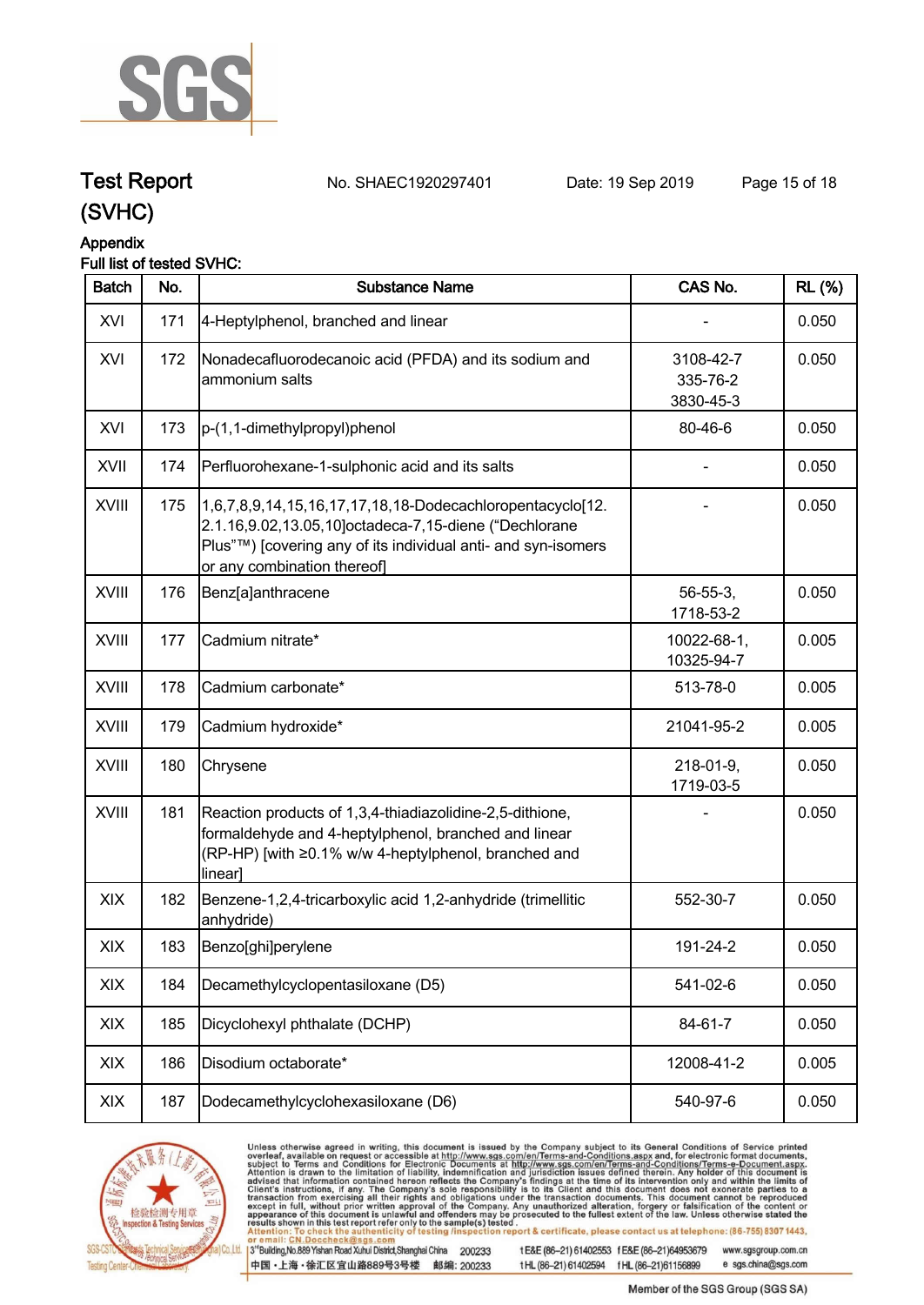

## **Test Report. No. SHAEC1920297401 Date: 19 Sep 2019. Page 16 of 18.**

### **(SVHC)**

#### **Appendix**

#### **Full list of tested SVHC:**

| <b>Batch</b> | No. | <b>Substance Name</b>                                                                                                                                              | CAS No.                  | <b>RL (%)</b> |
|--------------|-----|--------------------------------------------------------------------------------------------------------------------------------------------------------------------|--------------------------|---------------|
| XIX          | 188 | Ethylenediamine (EDA)                                                                                                                                              | $107 - 15 - 3$           | 0.050         |
| XIX          | 189 | Lead*                                                                                                                                                              | 7439-92-1                | 0.005         |
| XIX          | 190 | Octamethylcyclotetrasiloxane (D4)                                                                                                                                  | 556-67-2                 | 0.050         |
| XIX          | 191 | Terphenyl, hydrogenated                                                                                                                                            | 61788-32-7               | 0.050         |
| XX           | 192 | 1,7,7-trimethyl-3-<br>(phenylmethylene)bicyclo[2.2.1]heptan-2-one (3-benzylidene<br>camphor)                                                                       | 15087-24-8               | 0.050         |
| XX           | 193 | 2,2-bis(4'-hydroxyphenyl)-4-methylpentane                                                                                                                          | 6807-17-6                | 0.050         |
| XX           | 194 | Benzo[k]fluoranthene                                                                                                                                               | 207-08-9                 | 0.050         |
| XX           | 195 | Fluoranthene                                                                                                                                                       | 206-44-0,<br>93951-69-0  | 0.050         |
| XX           | 196 | Phenanthrene                                                                                                                                                       | 85-01-8                  | 0.050         |
| XX           | 197 | Pyrene                                                                                                                                                             | $129-00-0,$<br>1718-52-1 | 0.050         |
| XXI          | 198 | 2,3,3,3-tetrafluoro-2-(heptafluoropropoxy)propionic acid, its<br>salts and its acyl halides (covering any of their individual<br>isomers and combinations thereof) |                          | 0.050         |
| XXI          | 199 | 2-methoxyethyl acetate                                                                                                                                             | 110-49-6                 | 0.050         |
| XXI          | 200 | 4-tert-butylphenol (PTBP)                                                                                                                                          | 98-54-4                  | 0.050         |
| XXI          | 201 | Tris(4-nonylphenyl, branched and linear) phosphite (TNPP)<br>with $\geq 0.1\%$ w/w of 4-nonylphenol, branched and linear<br>$(4-NP)$                               |                          | 0.050         |



Unless otherwise agreed in writing, this document is issued by the Company subject to its General Conditions of Service printed overleaf, available on request or accessible at http://www.sgs.com/en/Terms-and-Conditions.asp

3<sup>rd</sup> Building, No.889 Yishan Road Xuhui District, Shanghai China 200233 中国·上海·徐汇区宜山路889号3号楼 邮编: 200233 t E&E (86-21) 61402553 f E&E (86-21)64953679 www.sgsgroup.com.cn

t HL (86-21) 61402594 f HL (86-21) 61156899 e sgs.china@sgs.com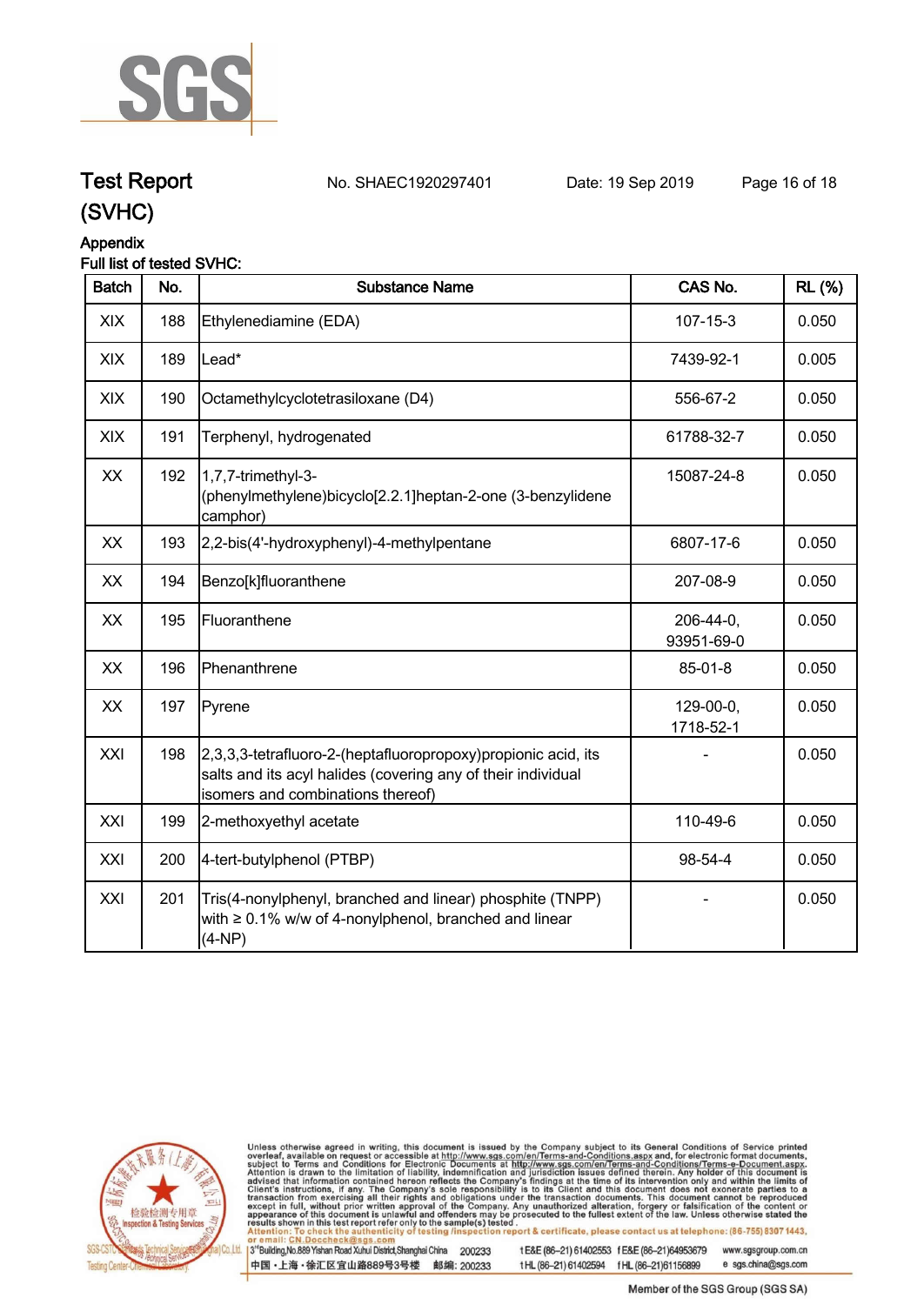

## **Test Report. No. SHAEC1920297401 Date: 19 Sep 2019. Page 17 of 18. (SVHC) ATTACHMENTS**

#### **SVHC Testing Flow Chart**





Unless otherwise agreed in writing, this document is issued by the Company subject to its General Conditions of Service printed overleaf, available on request or accessible at http://www.sgs.com/en/Terms-and-Conditions.asp

3<sup>rd</sup>Building, No.889 Yishan Road Xuhui District, Shanghai China 200233 中国·上海·徐汇区宜山路889号3号楼 邮编: 200233

t E&E (86-21) 61402553 f E&E (86-21)64953679 www.sgsgroup.com.cn t HL (86-21) 61402594 f HL (86-21) 61156899 e sgs.china@sgs.com